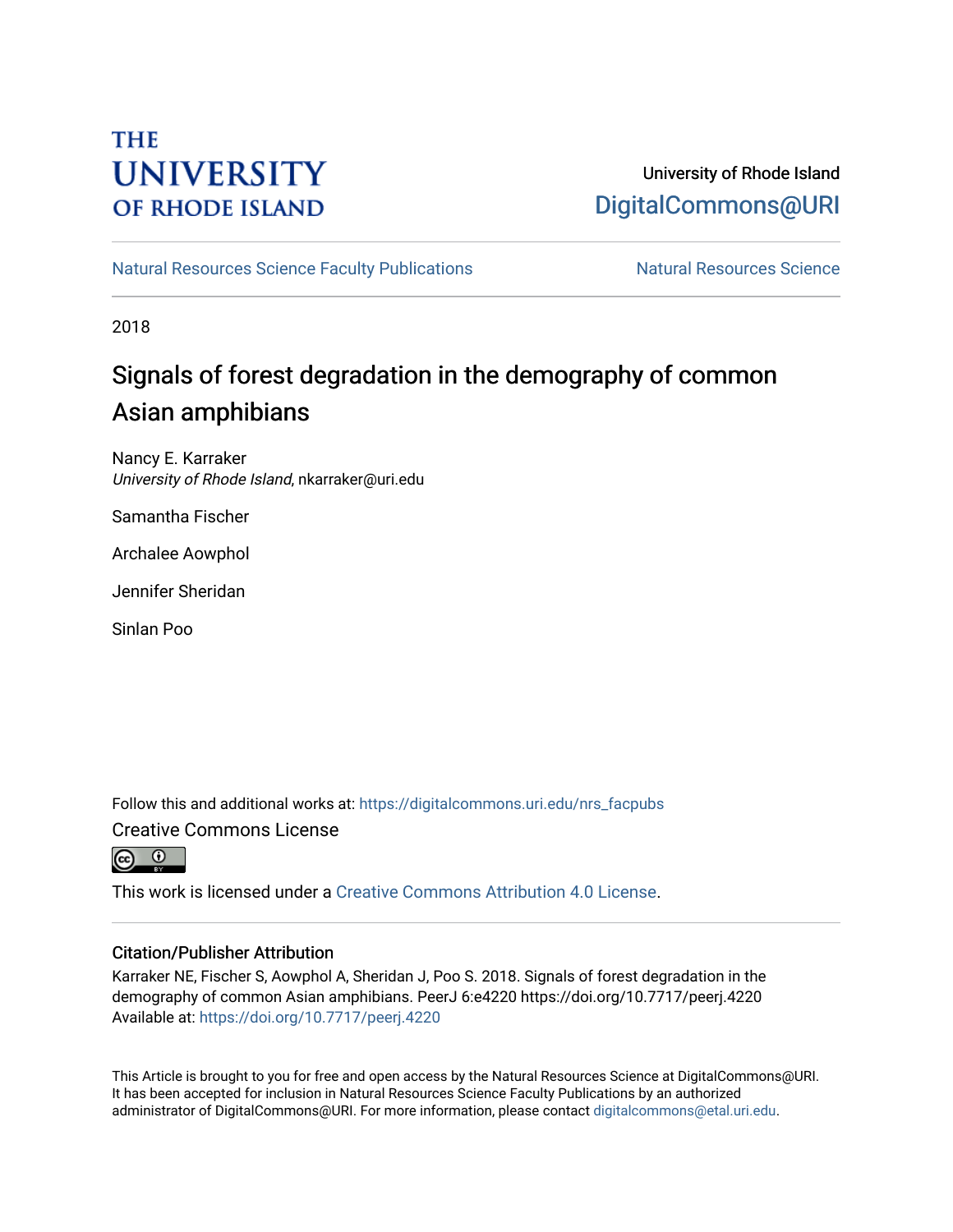# Peer.

## **Signals of forest degradation in the demography of common Asian amphibians**

<span id="page-1-9"></span><span id="page-1-8"></span><span id="page-1-7"></span><span id="page-1-6"></span><span id="page-1-5"></span>Nancy E. Karraker**[1](#page-1-0)** , Samantha Fischer**[2](#page-1-1)** , Anchalee Aowphol**[3](#page-1-2)** , Jennifer Sheridan**[4](#page-1-3)** and Sinlan Poo**[5](#page-1-4)**

<span id="page-1-0"></span>**<sup>1</sup>** Department of Natural Resources Science, University of Rhode Island, Kingston, RI, United States of America

<span id="page-1-1"></span>**<sup>2</sup>** Natural Resources Institute, University of Manitoba, Winnipeg, Canada

<span id="page-1-2"></span>**<sup>3</sup>** Department of Zoology, Kasetsart University, Bangkok, Thailand

- <span id="page-1-3"></span>**<sup>4</sup>** Department of Environmental Studies, Yale-NUS College, Singapore
- <span id="page-1-4"></span>**<sup>5</sup>** Department of Conservation and Research, Memphis Zoo, Memphis, TN, United States of America

## **ABSTRACT**

**Background**. Lowland areas in tropical East and Southeast Asia have a long history of conversion from forestland to agricultural land, with many remaining forests being chronically degraded by wood cutting, livestock grazing, and burning. Wetlandbreeding amphibians that have evolved in lowland forests in the region have adjusted to changes in habitat composition caused by humans' activities, and populations continue to persist. However, we have little understanding of the impacts of forest disturbance on these species beyond assessments of abundance and distribution, and species considered to be common and widespread have been largely neglected.

**Methods**. We examined body condition and sex ratios of toads (*Duttaphrynus melanostictus*), predation risk in treefrogs (2 *Polypedates* spp.), and growth and survival of leaf litter frogs (2 *Microhyla* spp.) in agricultural land, degraded forest, and intact forest in two study areas, Thailand and Hong Kong.

**Results**. Toad populations exhibited higher body condition and female-biased sex ratios in intact forest. Predation of treefrog embryos by flies was lower in intact and degraded forests than in agricultural land. Embryonic survival and larval growth and survival in leaf litter frogs were lower in intact forests than in agricultural land. Results for each study were similar between study areas.

**Discussion**. For three of five of these common amphibian species, we documented signals of forest loss and disturbance in their populations. Although these species occur in disturbed habitats, loss of forest cover continues to degrade aspects of their population demography. We urge conservation biologists to consider that populations of species appearing to be common, widespread, and tolerant of human disturbance may be eroding over time.

#### **Subjects** Biodiversity, Conservation Biology

**Keywords** Amphibians, Body condition, Demography, Predation risk, Survival, Hong Kong, Thailand, *Duttaphrynus*, *Microhyla*, *Polypedates*

Submitted 28 September 2017 Accepted 12 December 2017 Published 31 January 2018

Corresponding author Nancy E. Karraker, [nkarraker@uri.edu](mailto:nkarraker@uri.edu)

[Academic editor](https://peerj.com/academic-boards/editors/) [John Measey](https://peerj.com/academic-boards/editors/)

[Additional Information and](#page-13-0) [Declarations can be found on](#page-13-0) [page 13](#page-13-0)

DOI **[10.7717/peerj.4220](http://dx.doi.org/10.7717/peerj.4220)**

Ccopyright 2018 Karraker et al.

[Distributed under](http://creativecommons.org/licenses/by/4.0/) [Creative Commons CC-BY 4.0](http://creativecommons.org/licenses/by/4.0/)

**OPEN ACCESS**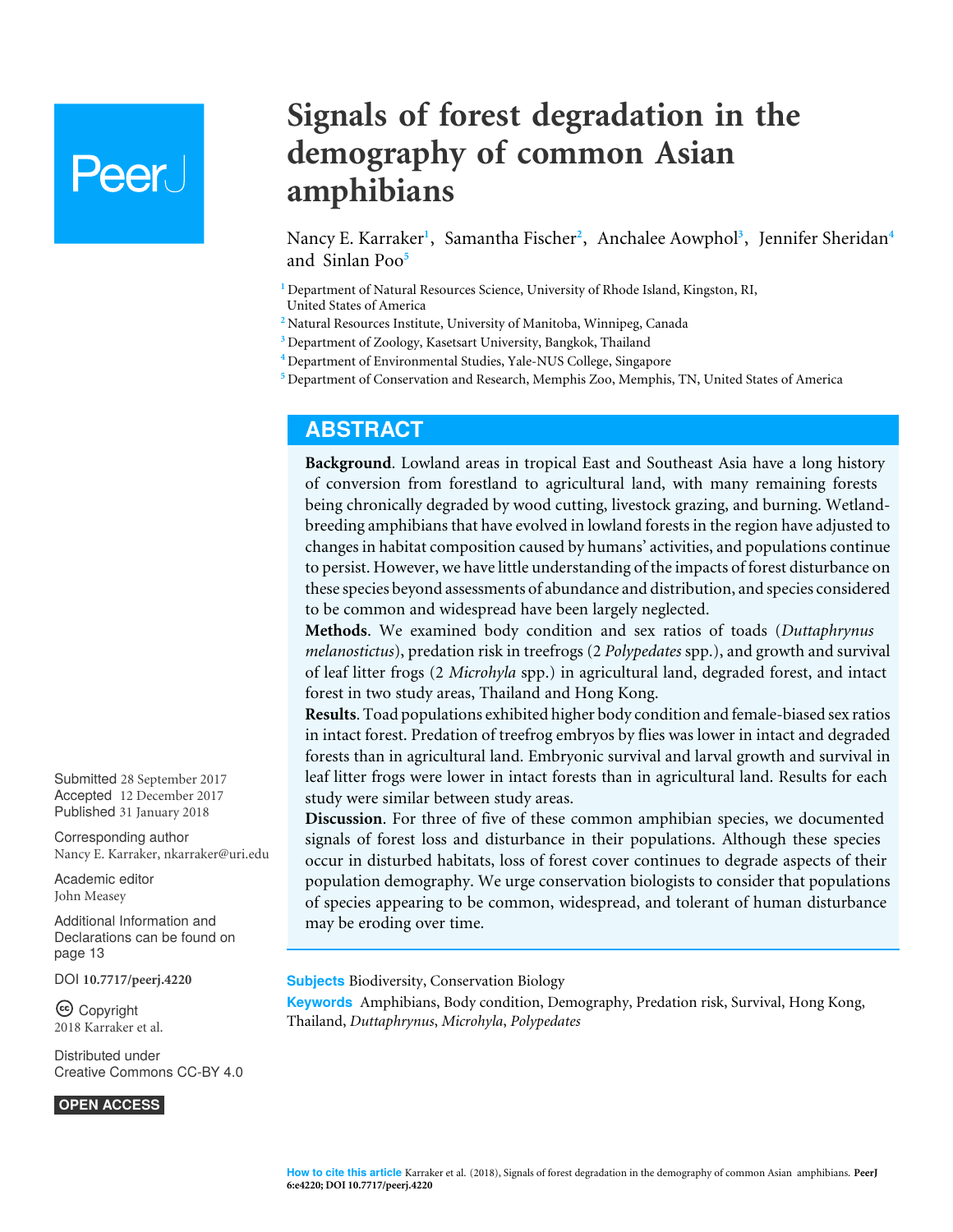### **INTRODUCTION**

Conversion of forest to agricultural land has been the greatest contributor to habitat loss in terrestrial ecosystems (*[Pereira et al., 2010](#page-17-0)*) and has been the main driver of land conversion in Southeast Asian forests in recent decades (*[Achard et al., 2002](#page-14-0)*). Populations of a broad array of species have been negatively affected by forest loss and degradation in Southeast Asia (*[Laurance et al., 2012](#page-16-0)*). For example, over 50% of bird species have been extirpated in Singapore, which has lost 95% of its lowland rainforest since the late-1800s (*[Castelletta,](#page-14-1) [Sodhi & Subaraj, 2000](#page-14-1)*). In Thailand, near-complete extirpation of small mammals occurred within 25 years of fragmentation of forest into habitat islands (*[Gibson et al., 2013](#page-15-0)*). Studies of species' responses to habitat loss and degradation have most often assessed changes in species diversity or abundance, yet more subtle effects associated with habitat changes may also act as stressors on populations (*[Cushman, 2006](#page-14-2)*). With chronic conversion of forest to agricultural land over time and long histories of disturbance to remaining forests, particularly in lowland areas of tropical East and Southeast Asia, impacted populations may exhibit changes in important biological and ecological attributes that may compromise viability over time.

Many amphibian species inhabiting lowland areas in tropical East and Southeast Asia are considered to be common and widespread, despite the fact that population studies are scant or non-existent and that phylogenetic relationships are not well-resolved for most taxa. The notion that rarity is common and commonness is rare (sensu *[Gaston, 2010](#page-15-1)*), meaning that a larger proportion of species are rare than are common, applies as well to lowland species in this region of Asia, as it does to species in North America and Europe. Common species in many ecosystems contribute strongly to community structure (*[Gaston](#page-15-2) [& Fuller, 2008](#page-15-2)*), biomass (*[Burton & Likens, 1975](#page-14-3)*), nutrient cycling (*[Vanni et al., 2002](#page-18-0)*), and energy transfer between trophic levels (*[Gibbons et al., 2006](#page-15-3)*), often serving important roles as both predators and prey. Yet the roles of amphibian species considered to be abundant and broadly distributed in this region of Asia are understudied and assumptions are made that these species are highly tolerant of disturbance and will continue to thrive. Rightly, conservation funding and action have been directed at species considered to be at risk of decline or extinction (*[Lindenmayer et al., 2011](#page-17-1)*), but the near-complete disregard for the viability of populations of 'common' species is unwarranted given their importance to ecosystems.

Forest loss and degradation have been shown to impact the demography of amphibians in other regions. Research in North America suggests that forest disturbance affects body condition (*[Karraker & Welsh Jr, 2006](#page-16-1)*) and survival (*[Skelly & Freidenburg, 2000](#page-18-1)*) of forest-associated amphibians. The paucity of studies on mechanisms leading to changes in abundance and diversity signal a need for further research to delineate the means by which forest disturbance impacts amphibian populations, particularly outside of North America. Our aim was to answer the following research questions: (1) How do forest loss and degradation affect demographic attributes of populations of common frogs? (2) Are those effects consistent among different locations? We answered these questions by conducting three identical studies in two different study areas, northeastern Thailand and Hong Kong,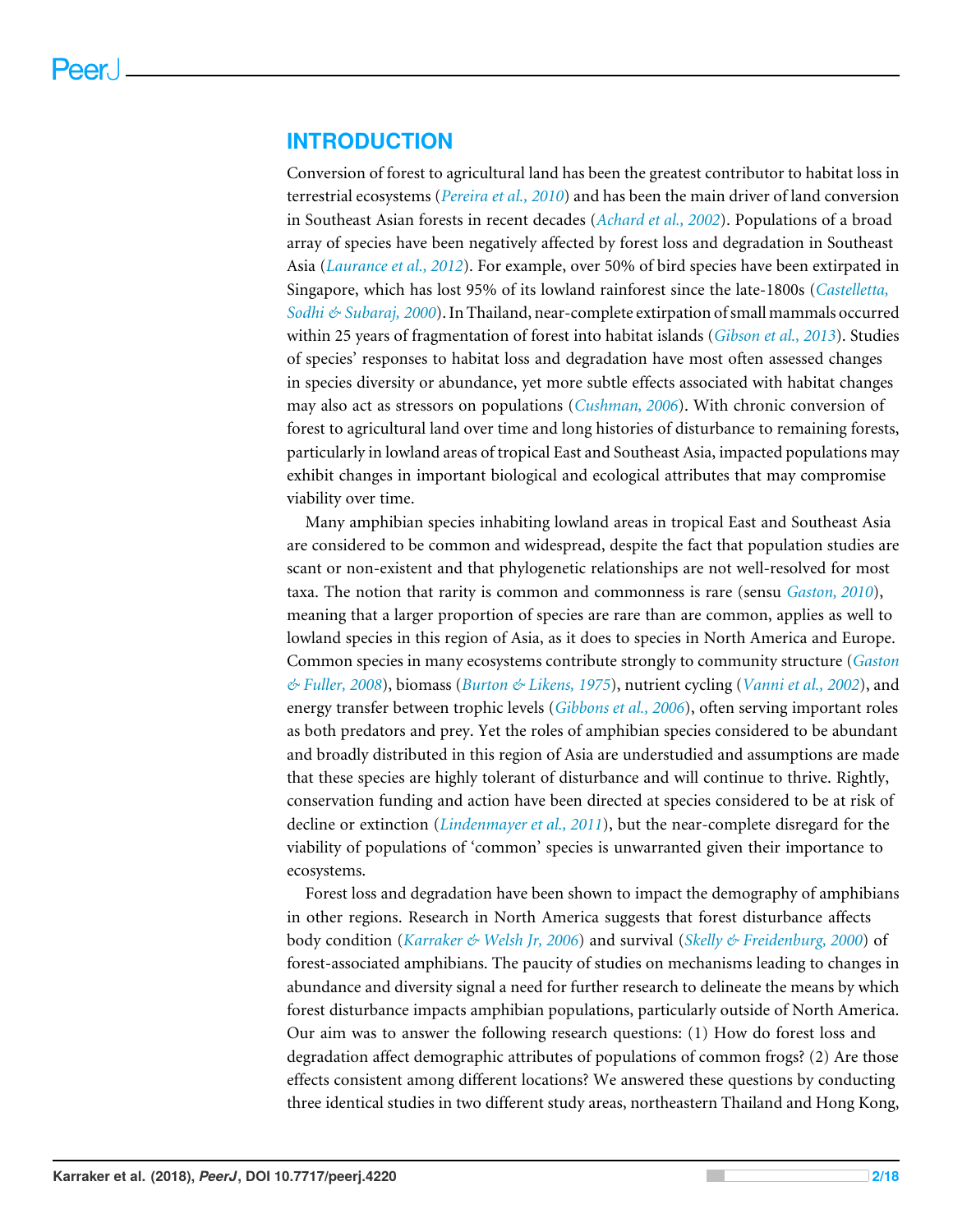China. In each study area, we compared population attributes of three frog taxa in intact forest, degraded forest, and agricultural land. Specifically, among the three habitat types, we compared body condition and sex ratio in populations of the Asian common toad (*Duttaphrynus melanostictus*), embryonic survival and larval growth and survival of the ornate pygmy frog (*Microhyla fissipes*) in Hong Kong and its congener the dark-sided chorus frog (*M. heymonsi*) in Thailand, and predation risk by fly larvae on embryos of the brown tree frog (*Polypedates megacephalus*) in Hong Kong and its congener the common tree frog (*P. leucomystax*) in Thailand. Little information is available on their densities, and populations sizes have not been estimated for any of the species. In Taiwan, reported mean densities were 0.07 frogs/100 m<sup>2</sup> for *M. heymonsi*, 0.17 frogs/100 m<sup>2</sup> for *P. megacephalus*, and 3.27/100 m<sup>2</sup> for *Duttaphrynus melanostictus* (*[Huang & Hou, 2004](#page-15-4)*). In Thailand, mean densities of all forest floor frogs, presumably including *M. heymonsi* and *D. melanostictus* ranged from 0.12–0.27/100 m<sup>2</sup> between habitat types (*[Inger, 1980](#page-16-2)*). However, researchers have not previously compared population attributes among habitats with different levels of degradation. We focused on this set of species because they are considered to be common and widespread and have been regarded as 'human commensals' (*[Heinsohn, 2003](#page-15-5)*) because of their presence in disturbed habitats. However, their occurrence in disturbed habitats may belie impacts to other population-level attributes that warrant investigation.

## **MATERIALS & METHODS**

#### **Study area**

In Thailand, we conducted research at Sakaerat Environmental Research Station in Nakhon Ratchasima Province from July–October 2010 and August–September 2011. In Hong Kong, we conducted our study in the New Territories and Lamma Island from April–September 2011. In Thailand and Hong Kong, our research occurred in intact secondary forest, degraded secondary forest, and agricultural land. In Thailand, intact forest was structurally complex, mature, dry evergreen secondary forest with legacy trees up to 400 years old. This forest type is dominated by plants in the family Dipterocarpaceae including *Hopea* spp. and *Dipterocarpus* spp., and generally exhibits a dense shrub and liana layer and a closed canopy layer. Degraded forest was dry deciduous secondary forest, dominated by Dipterocarpaceae including *Shorea* spp. and *Dipterocarpus* spp., with a single canopy layer and grass-dominated understory that is burned annually (*[Inger & Colwell, 1977](#page-16-3)*; *[Tanaka et al., 2008](#page-18-2)*). Agricultural land consisted of wet agricultural areas in which rice (*Oryza sativa*) and water lotus (*Nelumbo nucifera*) were grown. In Hong Kong, intact forest was structurally complex, mature, deciduous-evergreen secondary forest, with most important canopy trees being *Persea* spp (Lauraceae) and *Schefflera octophylla* (Araliaceae) (*[Kwok & Corlett, 2000](#page-16-4)*). This area had been completely deforested by the 17th century, but re-growth began after World War II (*[Zhuang & Corlett, 1997](#page-18-3)*). Degraded forest was mixed deciduous-evergreen secondary forest with a single canopy layer and an herbaceous understory that is regularly disturbed by human-caused fire. Agricultural land was an area of rice paddies and other wet agricultural crops, including water cress (*Nasturtium officinale*) and water lotus (*Nelumbo nucifera*). To our knowledge, frogs are not collected by humans in any of the study areas.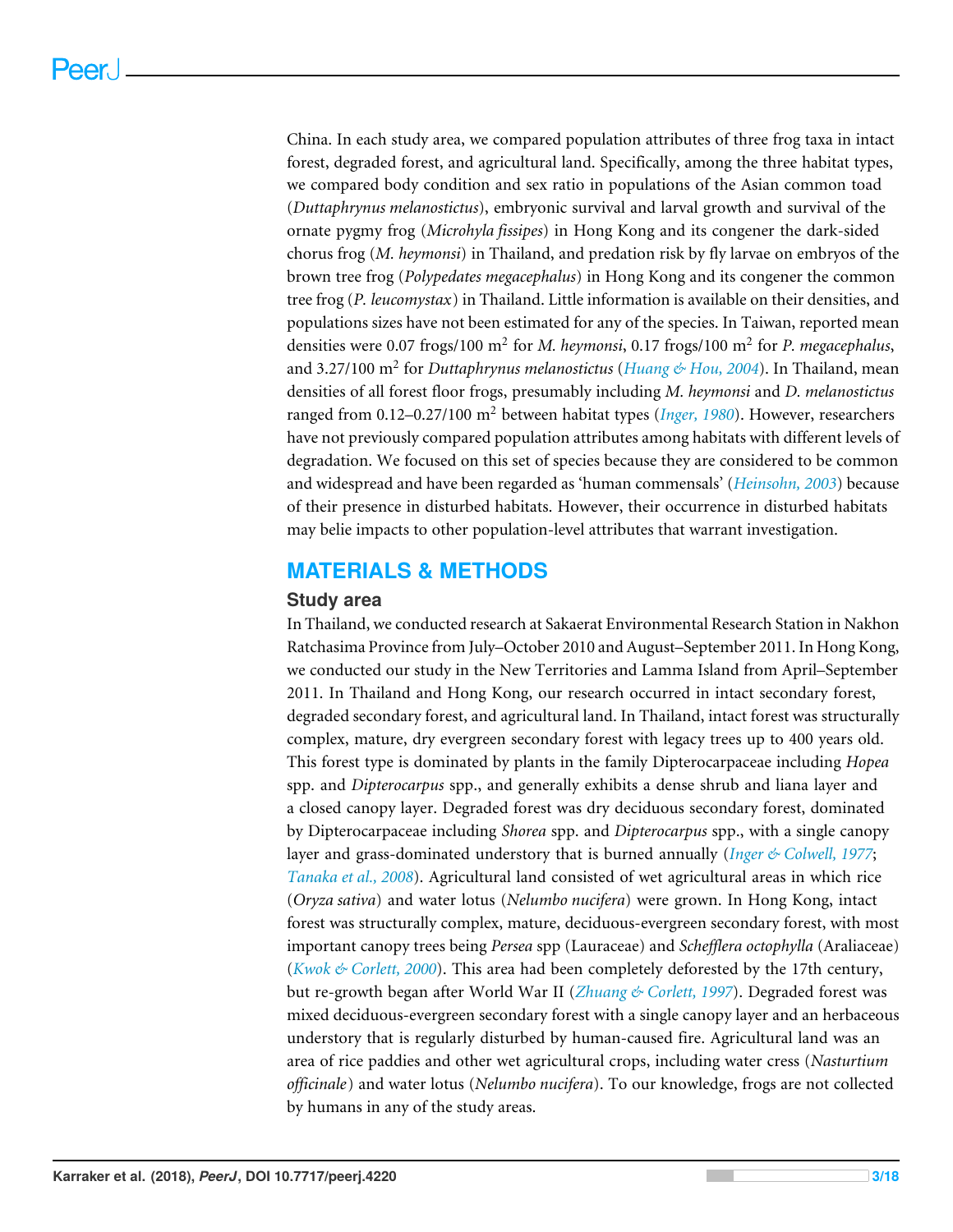#### **Toad body condition and sex ratio**

Surveys for toads were conducted after the breeding season from August–October 2010 (start of the wet season) in Thailand, where the species is known to breed from December– March (*[Heyer, 1973](#page-15-6)*) and in Hong Kong from July–September 2011 (wet season), where the species breeds February–May (*[Lau, 1998](#page-16-5)*). This timing was intended to ensure that both sexes occurred in all habitats and females were not gravid. We conducted surveys in each habitat type beginning 30 min after dark. Distances of approximately 2 km were surveyed along different trails each night, and we alternated habitat types on subsequent surveys. Seven transect searches were conducted within each habitat type (intact forest, degraded forest, and agriculture) in Hong Kong and six transect searches were completed in each habitat type in Thailand. We captured all adult toads observed during transect searches and incidental toads encountered during project-related activities in each habitat type. Toads were measured and weighed, and sex was determined. Male *D. melanostictus* reach sexual maturity by 50 mm in size (*[Huang, Lin & Yu, 1997](#page-15-7)*; *[Ngo & Ngo, 2013](#page-17-2)*), and we used this as a lower size limit for making a sex determination. Sex in this species can be determined by relative size of forelimbs, which are notably larger in males even outside of the breeding season, and by presence of nuptial pads, which often remain apparent beyond the breeding season. Individuals with ambiguous characters were recorded as of unknown sex. The same two researchers in Hong Kong and the same two researchers in Thailand, all of whom had previous experience determining sex of *D. melanostictus* in the field, made all sex determinations. Toads were marked by clipping the distal 1/5 of a single toe. We calculated a body condition index for individuals in each habitat type using the residuals from a linear regression of body mass against total length (*[Schulte-Hostedde et al.,](#page-18-4) [2005](#page-18-4)*); a positive mean residual indicates higher body condition and negative mean residual indicates lower body condition (*[Reading, 2007](#page-17-3)*). Body condition indices for toads were compared using a general linear model with habitat type and sex as factors. Length and mass data were  $log<sub>10</sub>$ -transformed to meet model assumptions. We determined sex ratios and compared them with an assumed even sex ratio using chi-square for each habitat type.

In Hong Kong and in Thailand, we established 15,  $25-m^2$  plots within each habitat type at randomly selected directions and distances up to 100 m from surveyed trails. We measured percent overstory canopy cover, tree diameter at 1.1 m above the ground for trees  $\geq$  5 cm, and heights of three dominant trees. We compared characteristics among habitat types using *t*-tests.

#### **Growth and survival of leaf litter frogs**

We studied growth and survival of leaf litter frogs from August–September 2010 (start of wet season within the breeding period for the species) in Thailand, where *M. heymonsi* breed from February–October (*[Heyer, 1973](#page-15-6)*), and from April–June 2011 (wet season) in Hong Kong where *M. fissipes* breed from March–August (*[Lau, 1998](#page-16-5)*). In Thailand and Hong Kong, we established arrays of 18, 30-liter containers, grouped as three sets of six, in each habitat type. As such, we had three replicates each within intact forest, degraded forest, and agriculture in each study area. Each set was located 100 m apart. To each container, we added 24 liters of pond water, filtered through 0.5 mm mesh, and 10 g of dry leaf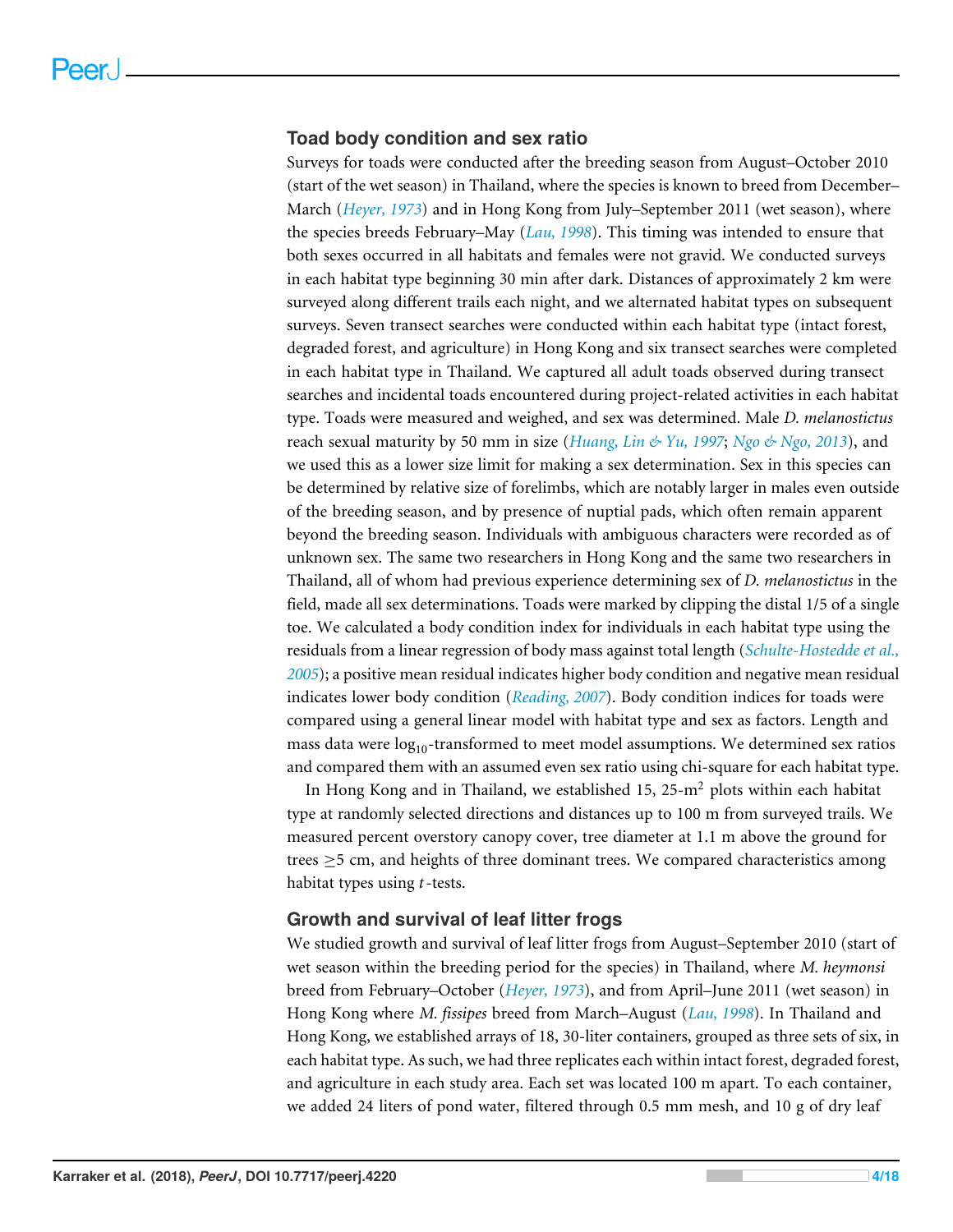litter. Within each container, a 2-liter plastic container with 1 liter of water was floated on the surface to hold developing embryos. Larger containers were covered with plastic mesh (1 cm<sup>2</sup> openings) to exclude predators. We collected six egg masses of *Microhyla* spp. from nearby ponds. Each egg mass was divided into thirds and one-third was placed in the small plastic container in each larger container. After hatching, in two to three days, we transferred 25 hatchlings from the smaller to the larger container. We counted all live tadpoles, undeveloped eggs, and dead embryos, and calculated proportion of eggs surviving to hatching. Larvae of *M. fissipes* generally metamorphose within 25 and 30 days (*[Ma, 2012](#page-17-4)*) and it was suspected that duration of larval stage was similar in *M. heymonsi*, so we terminated the studies at 21 days. We counted the number of surviving tadpoles, measured total body length, and determined the proportion that survived.

To compare proportion of embryos and larvae surviving among habitat types, we used generalized linear models with a binomial distribution and log-link function incorporating habitat type, container location, and parental source as factors. We compared least-squares means among habitat types to determine where survival differed. We compared larval body length among habitat types using a two-factor analysis of variance with habitat type and parental source as factors. Waller-Duncan multiple comparison tests were used to determine which means differed.

Within each habitat type in each study area, we established three  $25-m^2$  plots, centered on the container arrays. We measured forest overstory canopy cover, tree diameter at 1.1 m above the ground for trees  $\geq$  5 cm, and heights of three dominant trees, and we compared these characteristics among habitat types using *t*-tests.

#### **Treefrog predation**

We studied treefrog predation from August–September 2011 (start of wet season) in Thailand, where *P. leucomystax* breeds from February to September (*[Heyer, 1973](#page-15-6)*; *[Sheridan,](#page-18-5) [2008](#page-18-5)*). We studied *P. megacephalus*from April–June 2011 (wet season) in Hong Kong, where the species breeds from March–August (*[Lau, 1998](#page-16-5)*). In Hong Kong and in Thailand, we established arrays of 24, 12-liter containers, grouped as three sets of eight, in each habitat type and each associated with a set of *Microhyla* spp. containers. Thus, we had three replicates within each habitat type (intact forest, degraded forest, agriculture) within each study area (Hong Kong, Thailand). We randomly selected four of eight containers in each set and covered their tops with nylon mesh  $(1 \text{ mm}^2)$  openings) to prevent access to egg masses by flies. We used the same mesh to cover approximately 75% of the tops of the other four containers, permitting access to egg masses by flies. Containers were filled with 8 liters of filtered pond water. We collected egg masses of *Polypedates* spp. from nearby ponds and placed each egg mass on a small clump of grass attached to the side of the container, suspending the egg mass just above the water surface. For containers with partially-covered tops, egg masses were placed beneath the covered section for comparable shading.

We checked for hatching daily and when most eggs had hatched or when fly larvae had infested an egg mass, we counted numbers of surviving frog embryos and larvae, dead embryos, and fly larvae. We determined clutch sizes for egg masses not infested by flies. Because we could not determine clutch sizes for infested egg masses, we calculated survival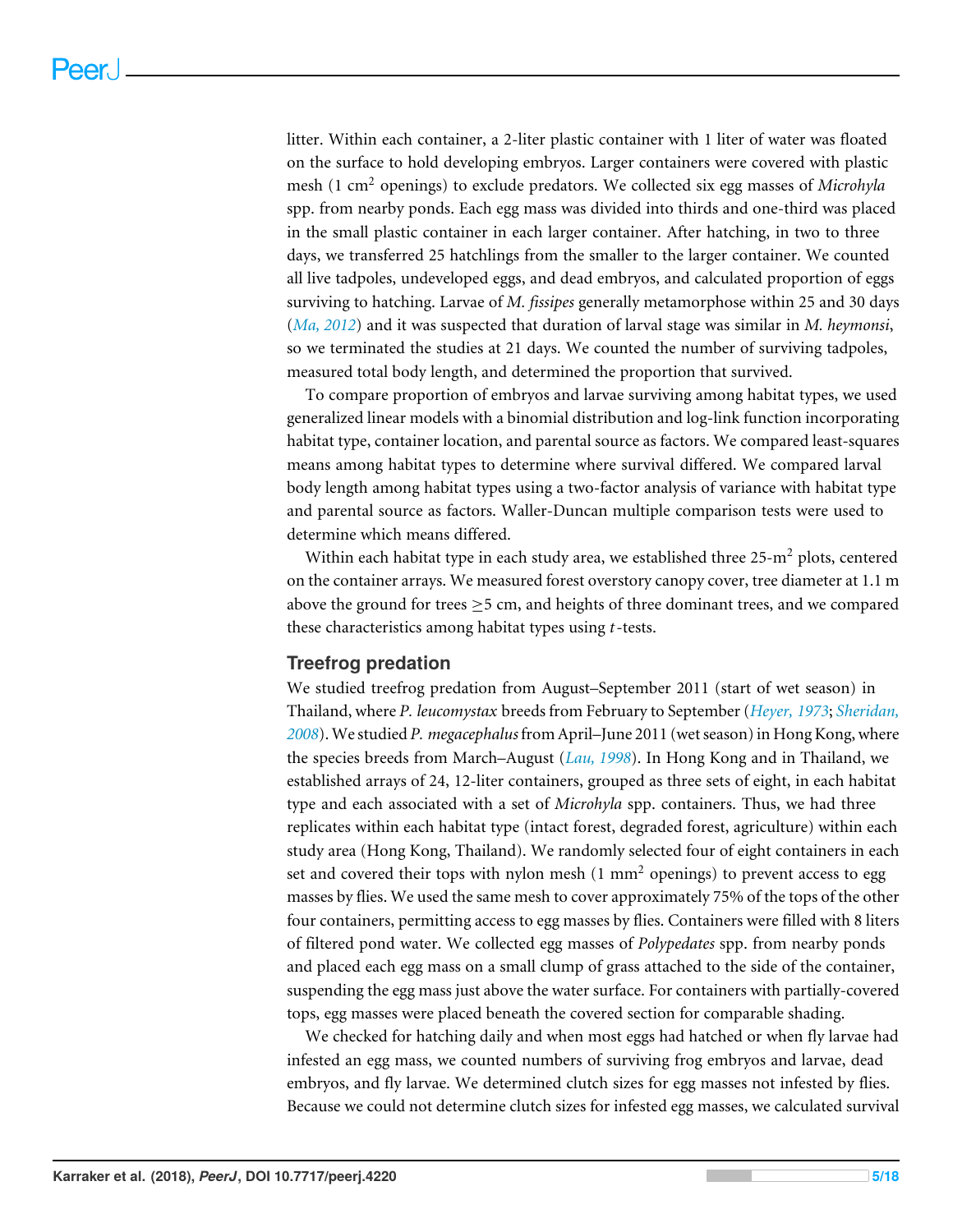for infested clutches as the number of surviving tadpoles from an infested clutch divided by the average clutch size of uninfested egg masses in each habitat type. Ten fly larvae from each infested egg mass were reared to adulthood for identification. To compare proportion of embryos surviving in each habitat type, we used generalized linear models with a binomial distribution and log-link function incorporating habitat type, location of containers, and parental source as factors. We compared least-squares means among habitat types to determine where survival differed. We used *t*-tests to compare numbers of fly larvae in accessible egg masses among habitat types. Within each habitat type, we measured forest characteristics as described above for *Microhyla* spp.

A scientific research permit (No. 0002/5011) was provided by the National Research Council of Thailand. This research was approved by University of Hong Kong Committee on Use of Live Animals in Teaching and Research (Permit #1830-09).

## **RESULTS**

#### **Toad body condition and sex ratio**

In Thailand, we captured 120 *D. melanostictus* in intact forest  $(n = 47)$ , degraded forest  $(n=69)$ , and agricultural land  $(n=4)$ . In intact forest, we documented a female-skewed sex ratio of 11 males and 31 females (M: $F = 0.35$ ;  $\chi^2 = 9.52$ ,  $P = 0.002$ ). In degraded forest, sex ratio was even with 26 males and 31 females (M: $F = 0.84$ ;  $\chi^2 = 0.44$ ,  $P = 0.508$ ). Only four toads were captured in agricultural land and so were not included in analyses. Body condition of all toads combined was higher  $(F_{1,115} = 9.26, P = 0.003; Fig. 1)$  $(F_{1,115} = 9.26, P = 0.003; Fig. 1)$  in intact than in degraded forests but did not differ between males and females across habitat types  $(F_{2,115} = 0.26, P = 0.773)$ . For both sexes combined, toads in intact forest averaged nearly 15% longer and 40% heavier than those in degraded forest. For all habitat types, female toads were a mean ( $\pm$ SE) length of 95.1 mm ( $\pm$ 3.2, range = 54–194) and mass of 99.5  $g$  ( $\pm$ 7.0, range = 19–225). Males averaged 84.4 mm ( $\pm$ 1.8, range = 58–119) and 74.8 g  $(\pm 5.5, \text{range} = 23 - 203).$ 

Vegetative structure differed among intact forest, degraded forest, and agricultural land. Canopy cover was 16–29% higher ( $t_{1,29} = 8.30, P < 0.001$ ), tree diameters were 3–8 cm larger ( $t_{1,29} = 7.37$ ,  $P < 0.001$ ), and trees were 18–19 m taller ( $t_{1,29} = 15.71$ ,  $P < 0.001$ ) among plots in intact than in degraded forests. No trees were present in agricultural plots.

In Hong Kong, we captured 499 *D. melanostictus* in agricultural land (*n* = 156), degraded forest (*n* = 178), and intact forest (*n* = 165). Sex ratios were female-skewed in intact forest with 47 males and 77 females (M: $F = 0.61$ ;  $\chi^2 = 7.26$ ,  $P = 0.007$ ), and in degraded forest with 34 males and 92 females (M: $F = 0.37$ ;  $\chi^2 = 26.70$ ,  $P < 0.001$ ). In agricultural land, sex ratio was even with 25 males and 25 females (M:F 1.00). Body condition was higher  $(F_{2,498} = 33.40, P < 0.001$ ; [Fig. 1\)](#page-7-0) in intact and degraded forests than in agricultural land. Body condition was similar between males and females across habitat types  $(F_{1,301} = 0.41,$  $P = 0.523$ ). Males and females combined averaged about 20% longer and 60% heavier in intact and degraded forests than in agricultural land. Across all habitat types, females averaged ( $\pm$ SE) 74.2 mm ( $\pm$ 1.5, range = 50–103) in length and 59.8 g ( $\pm$ 2.8, range = 8.0–170.6) in mass. Males averaged 60.3 mm ( $\pm$ 0.8, range = 50–85) and 24.5 g ( $\pm$ 1.1,  $range = 6.8 - 62.0$ .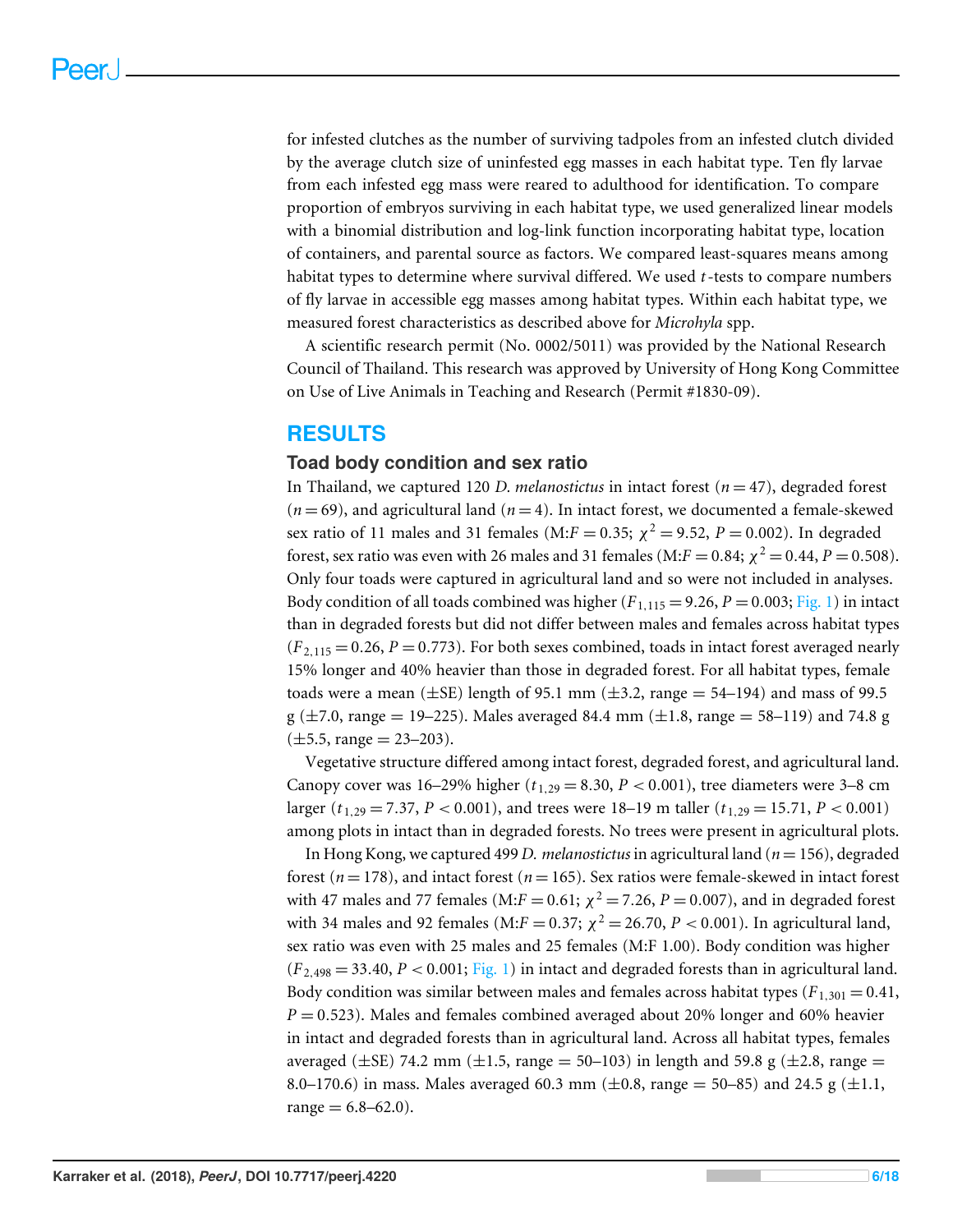<span id="page-7-0"></span>



Vegetation characteristics differed among the three habitat types. Canopy cover was 18–26% higher ( $t_{1,29}$  = 10.60, *P* < 0.001), and trees were 5–8 m taller ( $t_{1,29}$  = 7.23, *P* < 0.001) in intact than degraded forest. Tree diameters did not differ between intact and degraded forest ( $t_{1,29}$  = 1.89, *P* = 0.070). No trees occurred in agricultural land plots.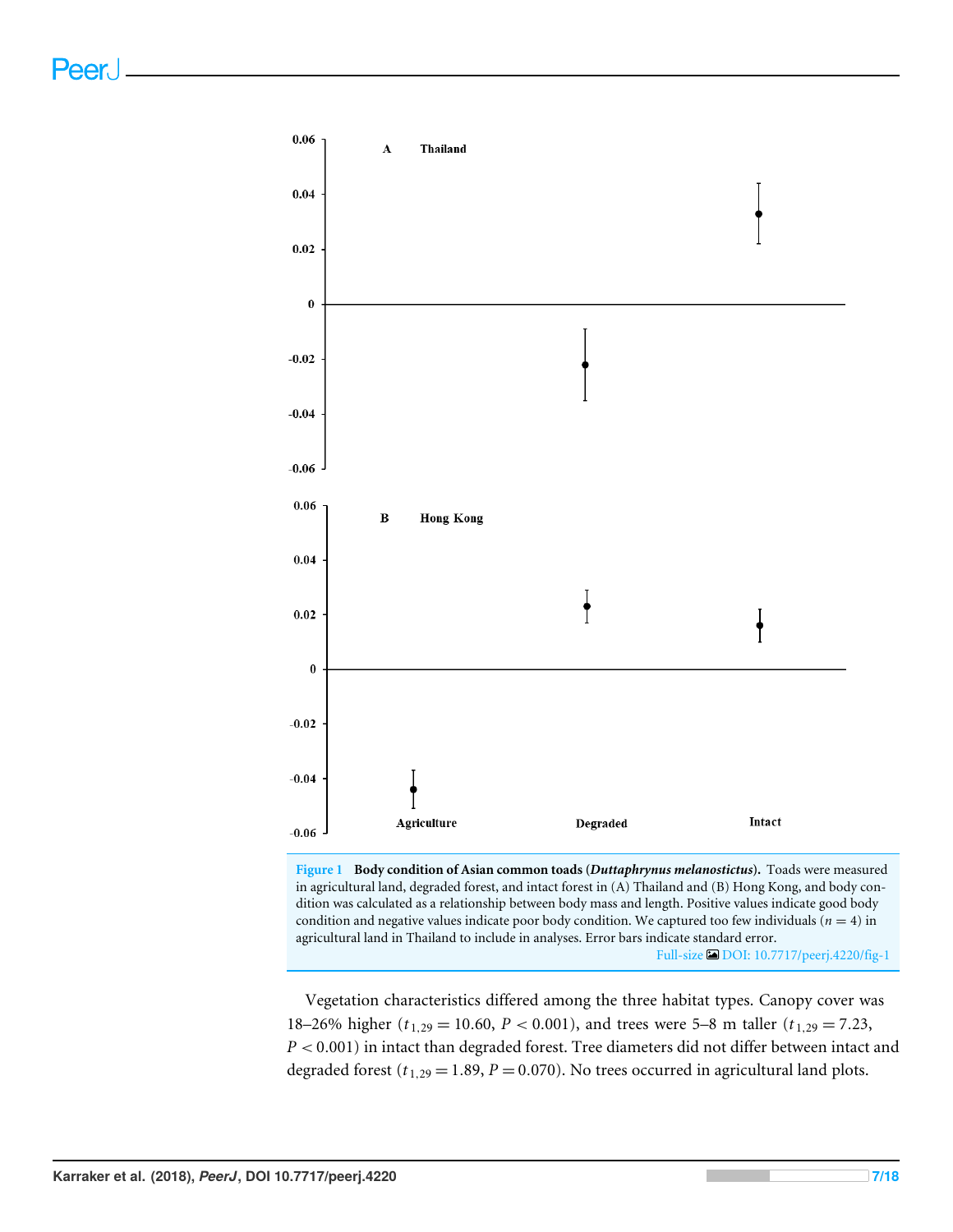#### **Growth and survival of leaf litter frogs**

In Thailand, survival of *M. heymonsi* embryos was 14% higher  $(F_{2,49} = 10.17, P < 0.001;$ [Fig. 2\)](#page-9-0) in agricultural land than in degraded forest ( $z = 2.39$ ,  $p = 0.017$ ) and 23% higher than in intact forest ( $z = 4.00$ ,  $P < 0.001$ ). Container location within the habitat type  $(F_{1,49} = 0.07, P = 0.791)$  and parental source  $(F_{1,49} = 0.03, P = 0.869)$  were not influential. Larval survival in agricultural land ( $F_{2,48} = 10.78$ ,  $P < 0.001$ ; [Fig. 2\)](#page-9-0) was 26% higher than in degraded forest  $(z = 3.91, P < 0.001)$  and 27% higher than in intact forest  $(z = 3.91, P < 0.001)$ . Container location  $(F_{1,48} = 8.04 P = 0.0067)$  influenced survival, but parental source did not ( $F_{1,48} = 0.10$ ,  $P = 0.751$ ). Tadpoles were smaller (mean  $\pm$ SE;  $F_{2,43} = 7.14, P = 0.002$ ; Waller Duncan  $P < 0.05$ ) in degraded forest (10.4  $\pm$  2.0 mm) than in intact forest (12.7  $\pm$  3.1 mm) and agricultural land (13.2  $\pm$  2.3 mm). Larval growth was influenced by container location ( $F_{2,43} = 3.51$ ,  $P = 0.039$ ) but not by parental source  $(F_{5,43} = 0.52, P = 0.762).$ 

Vegetative structure surrounding arrays in Thailand differed among habitat types. Canopy cover was  $6-23\%$  higher ( $t_{1.5} = 3.10$ ,  $P = 0.030$ ) and trees were 16–22 m taller  $(t_{1.5} = 7.42, P = 0.002)$  in intact than in degraded forests. Tree diameters were similar  $(t_{1.5} = 1.11, P = 0.330)$ . No trees occurred in agricultural plots.

In Hong Kong, no *M. fissipes* embryos survived in intact forest compared with >95% survival in degraded forest and agricultural land  $(F_{2,44} = 2,459.78, P < 0.001; Fig. 2)$  $(F_{2,44} = 2,459.78, P < 0.001; Fig. 2)$ . Survival was not affected by container location ( $F_{2,44} = 1.01$ ,  $P = 0.371$ ), but parental source was marginally influential ( $F_{5,44} = 2.40$ ,  $P = 0.053$ ). Because no embryos survived in intact forest, we collected six egg masses, reared them to hatching in small containers in the agricultural area, and added hatchlings from those clutches to the larger containers in intact forest. Survival of tadpoles was about 25% higher  $(F_{2,44} = 68.42, P < 0.001; Fig. 2)$  $(F_{2,44} = 68.42, P < 0.001; Fig. 2)$ in agricultural land than in degraded forest ( $z = 3.54$ ,  $P < 0.001$ ), and survival was <1% in intact forest ( $z = 6.67$ ,  $P < 0.001$ ). Container location ( $F_{2,44} = 1.29$ ,  $P = 0.285$ ) and parental source ( $F_{5,44} = 0.34$ ,  $P = 0.889$ ) were not important. Tadpoles (mean  $\pm$  SE) in intact forest (7.75  $\pm$  0.7 mm) were >50% smaller ( $F_{2,29} = 28.32$ ,  $P < 0.001$ ; Waller Duncan  $P < 0.05$ ) than tadpoles in degraded forest (17.60  $\pm$  1.1 mm) and agricultural land (18.97  $\pm$  0.8 mm). Tadpole body size was not influenced by container location ( $F_{2,29} = 0.03$ , *P* = 0.971) or parental source  $(F_{5,29} = 1.92, P = 0.121)$ .

Characteristics of vegetation around arrays differed among habitat types. Canopy cover was 37–44% higher ( $t_{1,5} = 9.86$ ,  $P < 0.001$ ) and trees were 5–6 m taller ( $t_{1,5} = 4.02$ ,  $P = 0.016$ ) in intact than in degraded forests. However, tree diameters did not differ  $(t_{1,5} = 1.18, P = 0.300)$ . No trees occurred in agricultural plots.

#### **Treefrog predation**

In Thailand, survival of *P. leucomystax* embryos to hatching, when accessible to flies, was 36–38% lower ( $F_{2,46} = 9.75$ ,  $P < 0.001$ ) in agricultural land than in intact ( $z = -3.24$ ,  $P = 0.001$ ) and degraded forests ( $z = -3.18$ ,  $P = 0.0022$ ). Survival was 20% lower  $(F_{1,41} = 13.34, P < 0.001;$  [Fig. 3\)](#page-10-0) in egg masses accessible to flies compared with those that were inaccessible, regardless of habitat type. We documented no interaction  $(F_{2,46} = 1.78)$ ,  $P = 0.180$ ) between habitat type and accessibility by flies, and container location within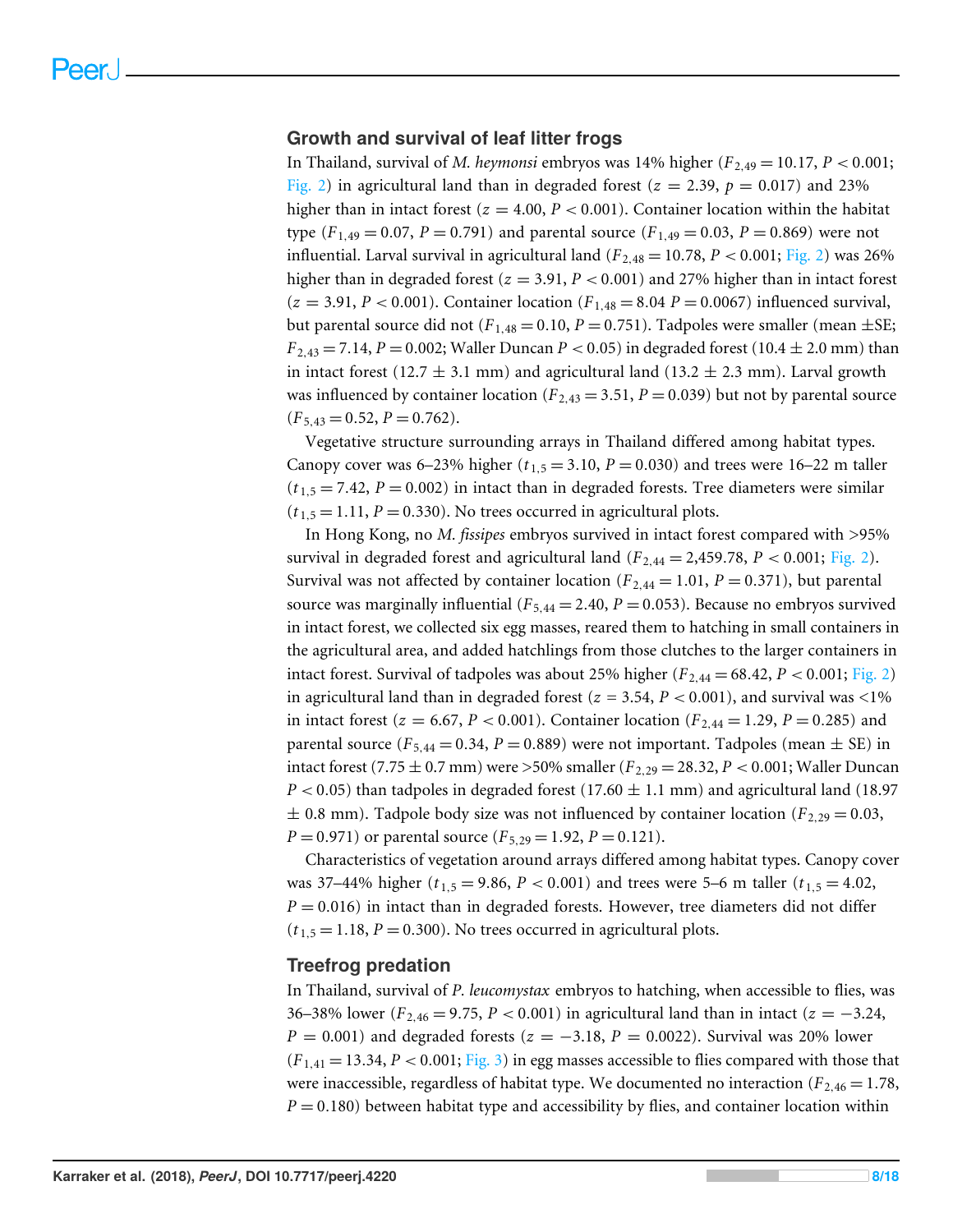<span id="page-9-0"></span>



Full-size [DOI: 10.7717/peerj.4220/fig-2](https://doi.org/10.7717/peerj.4220/fig-2)

habitat type did not influence survival ( $F_{2,46} = 1.60$ ,  $P = 0.212$ ). In agricultural land, fly larvae infested 56% of unscreened eggs masses, compared with 44% each in intact and degraded forests. Infested egg masses contained an average  $(\pm \text{SE})$  of 36.0  $(\pm 21.8)$  fly larvae in agricultural land, 14.5 ( $\pm$ 5.4) larvae in degraded forest, and 13.3 ( $\pm$ 6.9) larvae in intact forest, but these numbers did not differ statistically ( $t_{2,12} = 0.85$ ,  $P = 0.508$ ). Egg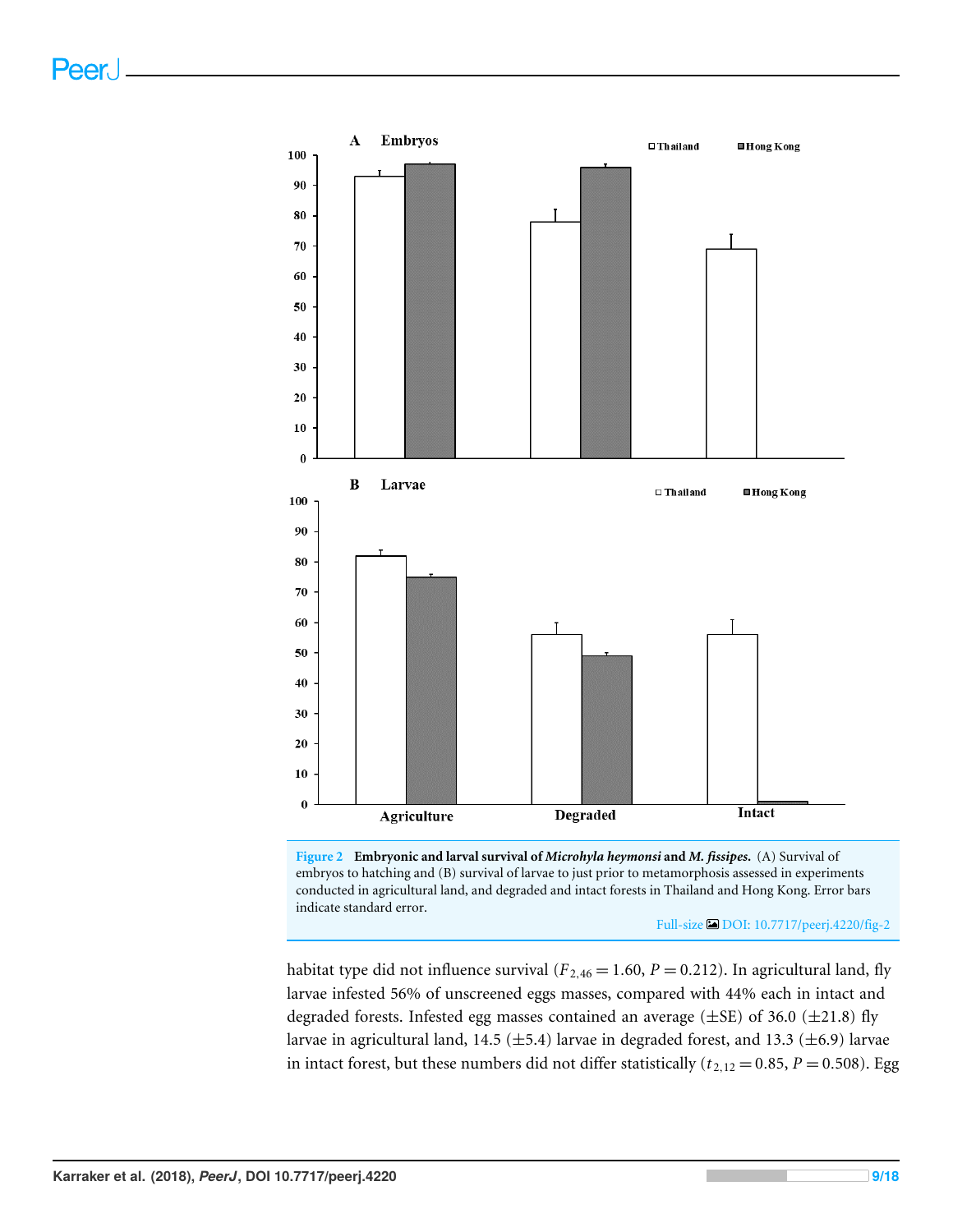<span id="page-10-0"></span>



Full-size [DOI: 10.7717/peerj.4220/fig-3](https://doi.org/10.7717/peerj.4220/fig-3)

masses inaccessible to flies averaged 559 eggs ( $\pm$ 15.3, range = 383–729). Characteristics of vegetation differed among habitat types (see *Microhyla* spp. results).

In Hong Kong, survival of *P. megacephalus* embryos was 14–26% lower in agricultural land ( $F_{2,43} = 4.95$ ,  $P = 0.012$ ; [Fig. 3\)](#page-10-0) than in intact ( $z = -2.73$ ,  $P = 0.006$ ) and degraded forests  $(z = -2.09, P = 0.037)$ , when accessible to flies. Survival in egg masses accessible to flies was 57% lower ( $F_{1,43} = 93.26$ ,  $P < 0.001$ ) than in those to which flies had no access, but there was no interaction between habitat type and accessibility by flies ( $F_{2,43} = 1.70$ ,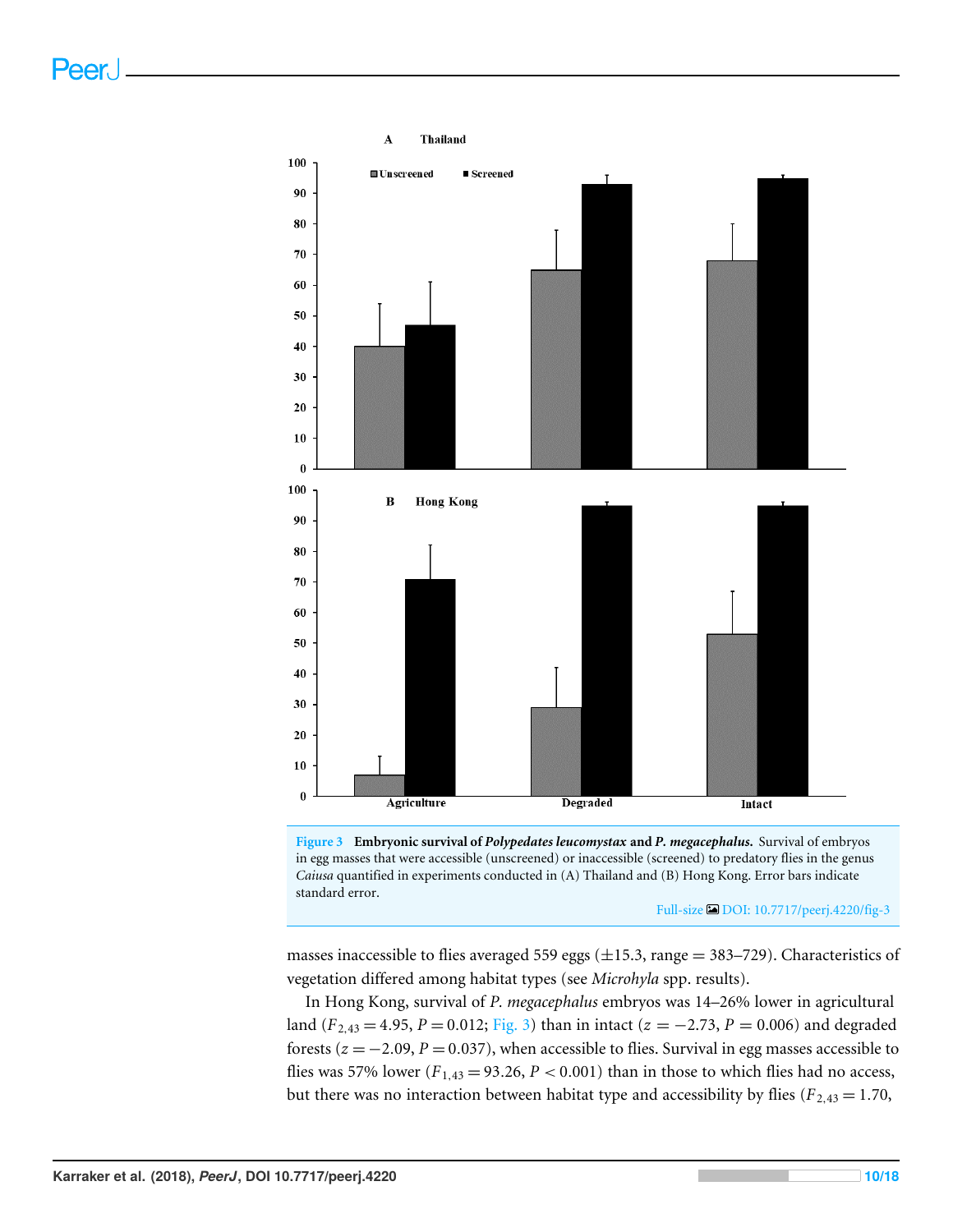$P = 0.195$ ). Container location did not influence survival ( $F_{2,43} = 2.21$   $P = 0.123$ ). Fly larvae infested 78% of accessible egg masses in agricultural land, 56% in degraded forest, and 44% in intact forest. Infested egg masses contained an average  $(\pm$ SE) of 13.9  $(\pm$ 3.6) fly larvae in agricultural land, 13.0 ( $\pm$ 5.0) larvae in degraded forest, and 21.0 ( $\pm$ 7.2) larvae in intact forest, and numbers did not differ among habitat types  $(t_{2,15} = 0.73, P = 0.594)$ . Mean clutch size of egg masses inaccessible to flies was 331 ( $\pm$ 16.2, range = 158–539). Vegetative structure surrounding the container arrays differed among habitat types (see *Microhyla* spp. results above). Flies were identified as *Caiusa coomani* in Hong Kong (*[Rognes, 2011](#page-17-5)*) and as *C. coomani* and *C. violacea* in Thailand (*[Rognes, 2015](#page-17-6)*).

## **DISCUSSION**

We are in the midst of a biodiversity crisis, and that crisis extends to species once considered common and widespread, including among butterflies (*[Van Dyck et al., 2009](#page-18-6)*) and moths (*[Conrad et al., 2006](#page-14-4)*), birds (*[Elliott et al., 2010](#page-14-5)*), bats (*[Gregory et al., 2007](#page-15-8)*), marsupials (*[Frick](#page-15-9) [et al., 2010](#page-15-9)*), amphibians (*[Lehtinen & Skinner, 2006](#page-17-7)*; *[Lindenmayer et al., 2011](#page-17-1)*; *[Muths et al.,](#page-17-8) [2003](#page-17-8)*; *[White & Pyke, 1996](#page-18-7)*), and other taxa. As humans' activities continue to degrade remaining habitats, we must expand our research beyond documentation of occurrence and distributions. Several lowland amphibians in East and Southeast Asia, considered to be common and widespread, have been called 'human commensals', because although these species are thought to be abundant in intact, relatively well-protected forests, their populations persist in disturbed areas.We suggest that their occurrence in disturbed habitats does not indicate that their populations are unaffected by human-caused disturbance. We present evidence that in more disturbed habitats amphibians exhibited lower body condition, altered sex ratios, and experienced increased risk of predation. These results were comparable between two study areas located about 1,500 km apart.

We documented demographic parameters consistent with stable populations in intact forest. Toad populations exhibited higher mean body condition in intact forest. Reduced body condition can result from additional energy expenditures associated with increased physiological stress (*[Bosch, Martinez-Solano & Garcia-Paris, 2001](#page-14-6)*; *[Homan et al., 2003](#page-15-10)*), differences in longevity, or may be related to reduced feeding activity due to unsuitable microclimates or reduced prey availability or quality. Higher body condition in toads has been associated with higher quality habitats containing greater abundances of prey (*[Carey, 2005](#page-14-7)*), which may be associated with moister conditions and more complex forest structure. Higher body condition also confers increased fitness, including higher fecundity (*[Sztatecsny & Schabetsberger, 2005](#page-18-8)*) and higher adult survival (*[Reading & Clarke, 1995](#page-17-9)*). We consistently documented female-skewed sex ratios in intact forest but an even sex ratio in some disturbed habitats. We believe that the sex ratios we documented are genuine and unlikely to be due to differences in habitat use by males and females outside of the breeding season. Sex ratios in populations of other frogs in protected, forested habitats have been shown to be female-skewed (*[Chan, Shoemaker & Karraker, 2014](#page-14-8)*), and sex ratios of toads in disturbed habitats have been reported as male-skewed (e.g., *[Husté, Clobert](#page-16-6) [& Miaud, 2006](#page-16-6)*). Shifts in sex ratios reduce the effective population size and can lead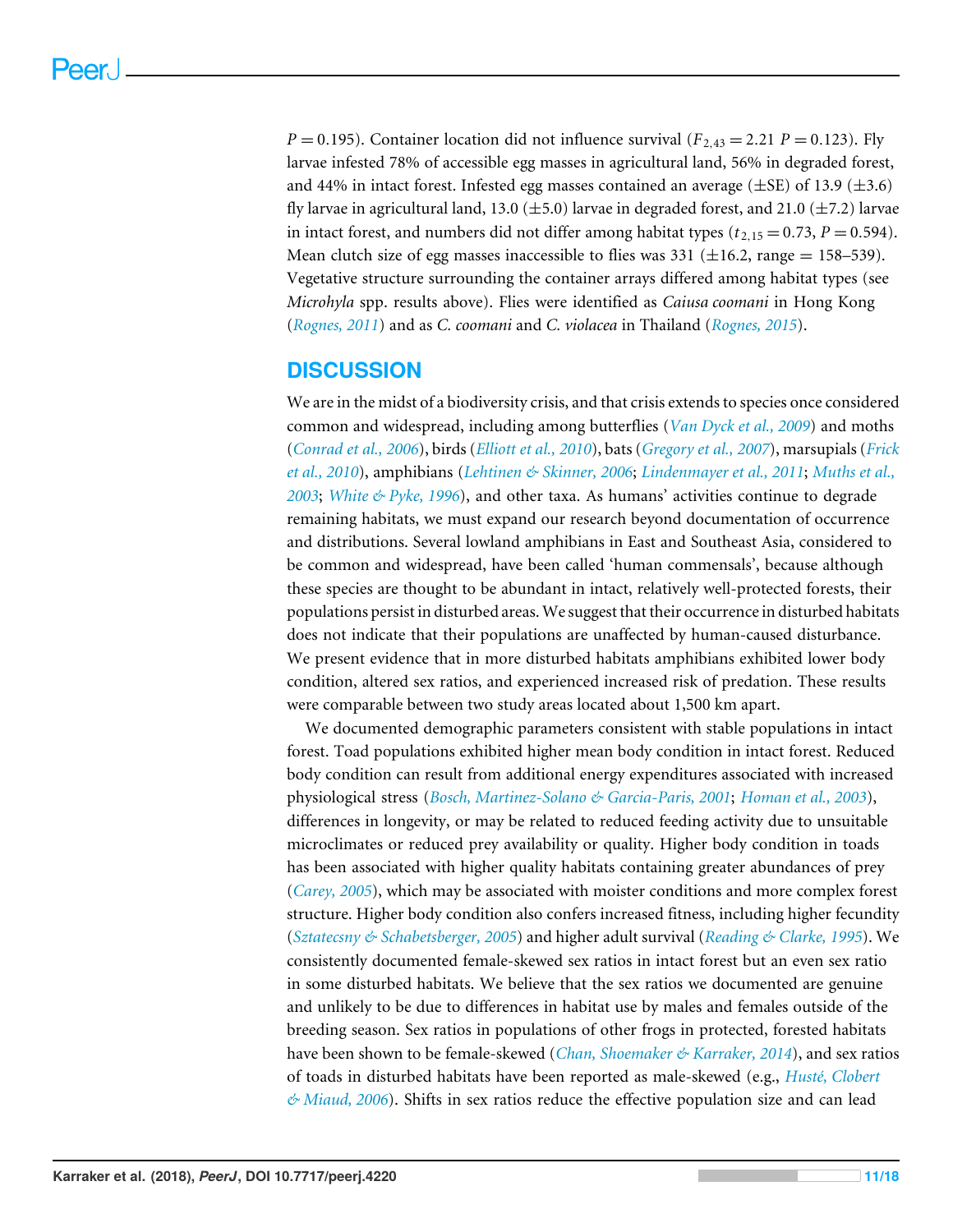to inbreeding and reductions in genetic diversity in populations over time (*[Frankham,](#page-15-11) [1995](#page-15-11)*). Additionally, male-skewed sex ratios in disturbed habitats have been associated with declining populations (*[Grüebler et al., 2008](#page-15-12)*; *[Hall, Henry & Bunck, 1999](#page-15-13)*).

Ecological processes are often altered in disturbed habitats and such alterations can impact populations. We found that predator–prey relationships were modified in disturbed habitats, thereby impacting the demography of treefrogs. Specifically, we found that predation risk for amphibian embryos by flies was higher in disturbed habitats, resulting in lower survival to hatching. Habitat disturbance can lead to an increase in predators (*[Donovan et al., 1997](#page-14-9)*), either by habitats becoming more accessible to predators or by cover for prey becoming scarcer, or a combination of the two. Increases in predator population size in disturbed habitats may overwhelm prey populations. In some cases, natural indicators of predation risk may be obfuscated in disturbed habitats, thereby increasing predation pressure (*[Shapira, Sultan & Shanas, 2008](#page-18-9)*). Our findings of both demographic impacts and disruption of ecological processes in disturbed habitats may have implications for future population trends, in light of continued degradation of habitats by livestock grazing, fires (*[Langner & Siegert, 2009](#page-16-7)*), woodcutting (*[Ross, 2001](#page-18-10)*), and conversion to agriculture in the region (*[Achard et al., 2002](#page-14-0)*). More critically, conversion of forests to oil palm plantations has exceeded 50% of some countries' total land area in the past two decades (*[Koh & Wilcove, 2008](#page-16-8)*).

Creation of canopy gaps by humans' activities may benefit populations of some species. We found that survival in *Microhyla* spp. was highest in agricultural land in Thailand and Hong Kong. In peninsular Malaysia, *M. heymonsi* is more strongly associated with oil palm plantations, or open habitats, than mature secondary forests (*[Faruk et al., 2013](#page-15-14)*). In southern China, *M. fissipes* is more abundant at disturbed sites than in intact rainforest (*[Behm, Yang & Chen, 2013](#page-14-10)*). Many frogs in this genus are considered habitat generalists and prior to major degradation of forests in the region, these species probably bred only in forest gaps—open areas in forests caused by windfall of trees and subsequent pooling of water. Abundances of some species may have increased with expansion in the availability of open canopy breeding sites.

## **CONCLUSIONS**

For three of five species of amphibians, we documented negative signals of habitat loss and disturbance in their populations. The notion that populations of common and widespread species are healthy in disturbed habitats may more accurately reflect our perceptions of their populations in a way akin to a 'shifting baselines syndrome' (*[Pauly, 1995](#page-17-10)*). Population trend information is not available for many species in the tropics and biologists continue to note their occurrence in disturbed habitats but many fail to look beyond occurrence. Although the species we examined persist in disturbed habitats, loss of forest cover may be exerting a chronic demographic toll on their populations. Numerous studies have demonstrated that forest degradation negatively impacts biodiversity (*[Sodhi et al., 2010](#page-18-11)*) and calls have been made for preserving the remaining large patches of forest in the region. We urge conservation biologists to further explore the complex impacts of forest disturbance on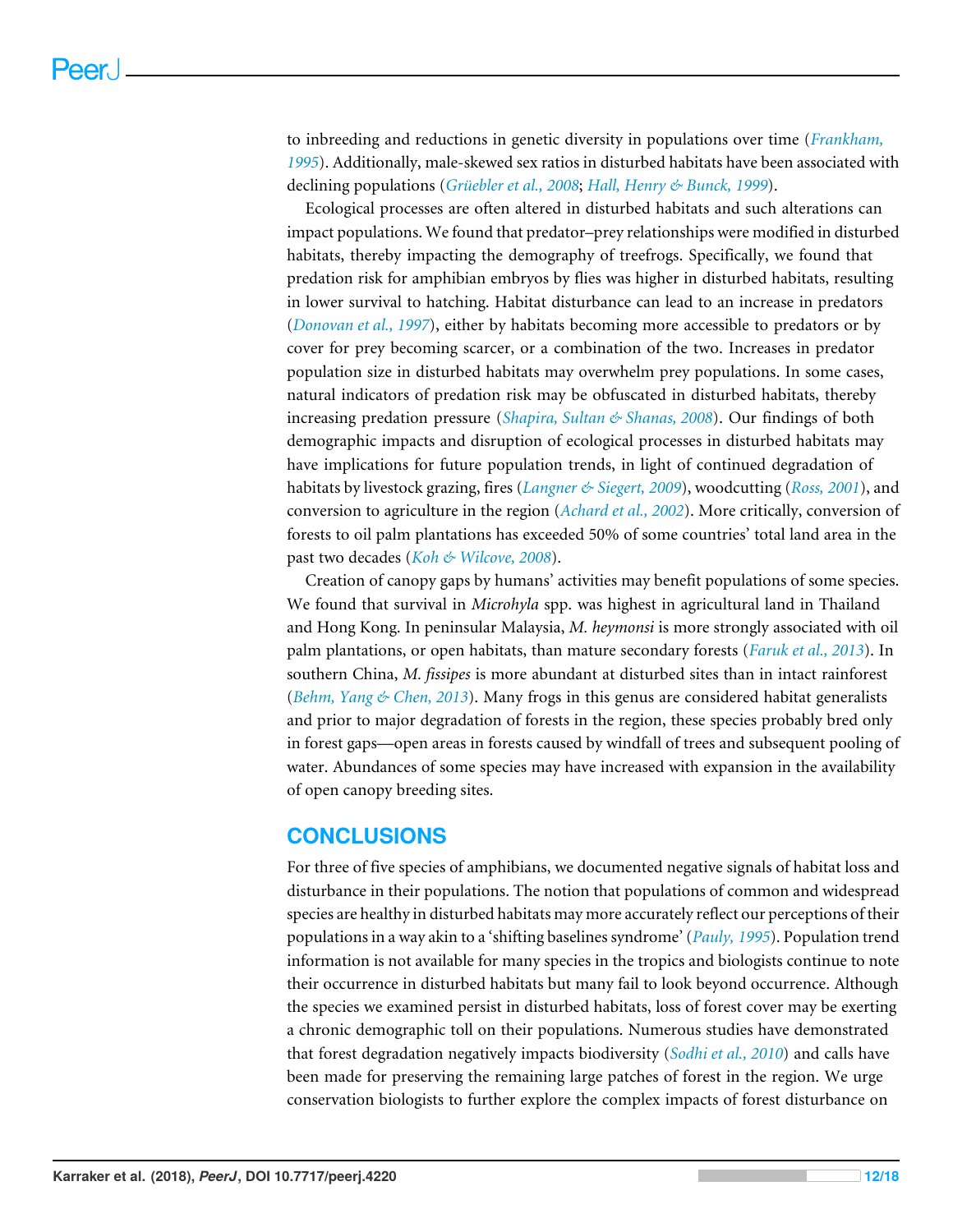animal populations, and to consider that populations of species appearing to be common, widespread, and tolerant of human disturbances may, in fact, be eroding over time.

## **ACKNOWLEDGEMENTS**

We thank HL So, YL Yuen, R Cadwallader-Staub, C Yeong, and A Devan-Song for field assistance; D Dudgeon, D Bickford, and N Sodhi for constructive suggestions; T Artchawakom for scientific support; and K Thirakupt and R Roegputi for support of our research permit. We thank K Rognes for identification of fly specimens.

## <span id="page-13-0"></span>**ADDITIONAL INFORMATION AND DECLARATIONS**

## **Funding**

This work was supported by the Ocean Park Conservation Foundation Hong Kong (No. AM01.1011). The funders had no role in study design, data collection and analysis, decision to publish, or preparation of the manuscript.

## **Grant Disclosures**

The following grant information was disclosed by the authors: Ocean Park Conservation Foundation Hong Kong: AM01.1011.

## **Competing Interests**

The authors declare there are no competing interests.

### **Author Contributions**

- [Nancy E. Karraker](#page-1-5) conceived and designed the experiments, performed the experiments, analyzed the data, contributed reagents/materials/analysis tools, wrote the paper, prepared figures and/or tables, reviewed drafts of the paper.
- [Samantha Fischer](#page-1-6) performed the experiments, reviewed drafts of the paper.
- [Anchalee Aowphol](#page-1-7) conceived and designed the experiments, performed the experiments, contributed reagents/materials/analysis tools, reviewed drafts of the paper.
- [Jennifer Sheridan](#page-1-8) conceived and designed the experiments, performed the experiments, reviewed drafts of the paper.
- [Sinlan Poo](#page-1-9) performed the experiments, reviewed drafts of the paper.

## **Animal Ethics**

The following information was supplied relating to ethical approvals (i.e., approving body and any reference numbers):

This research was approved by University of Hong Kong Committee on Use of Live Animals in Teaching and Research (Permit #1830-09).

## **Field Study Permissions**

The following information was supplied relating to field study approvals (i.e., approving body and any reference numbers):

A scientific research permit (No. 0002/5011) was provided by the National Research Council of Thailand.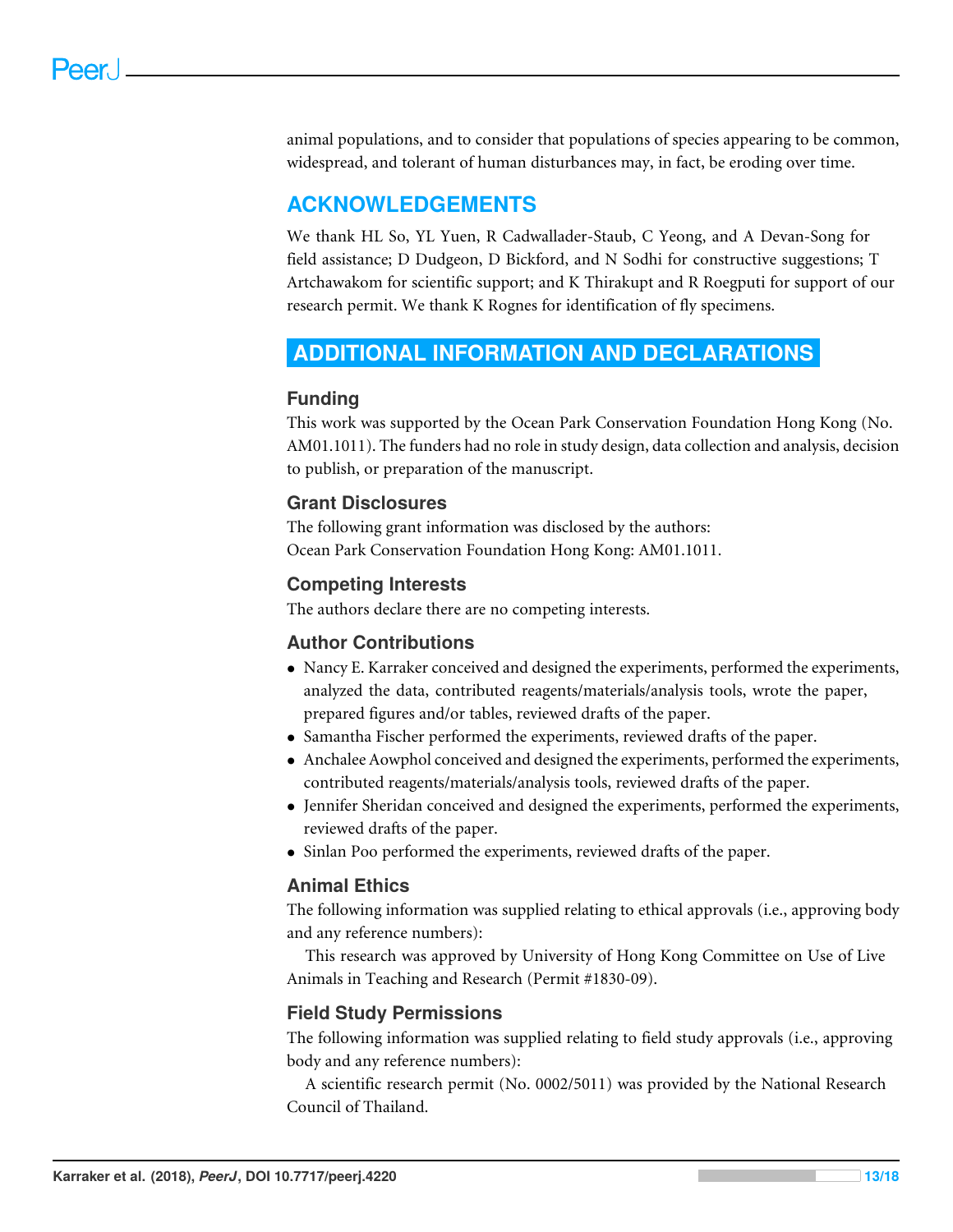#### **Data Availability**

The following information was supplied regarding data availability:

The raw data has been provided as [Supplemental Files.](http://dx.doi.org/10.7717/peerj.4220#supplemental-information)

#### **Supplemental Information**

Supplemental information for this article can be found online at [http://dx.doi.org/10.7717/](http://dx.doi.org/10.7717/peerj.4220#supplemental-information) [peerj.4220#supplemental-information.](http://dx.doi.org/10.7717/peerj.4220#supplemental-information)

## **REFERENCES**

- <span id="page-14-0"></span>**Achard F, Eva HD, Stibig H-J, Mayaux P, Gallego J, Richards T, Malingreau J-P. 2002.** Determination of deforestation rates of the world's humid tropical forests. *Science* **297**:999–1002 [DOI 10.1126/science.1070656.](http://dx.doi.org/10.1126/science.1070656)
- <span id="page-14-10"></span>**Behm JE, Yang X, Chen J. 2013.** Slipping through the cracks: rubber plantation is unsuitable breeding habitat for frogs in Xishuangbanna, China. *PLOS ONE* **8**:e73688 [DOI 10.1371/journal.pone.0073688.](http://dx.doi.org/10.1371/journal.pone.0073688)
- <span id="page-14-6"></span>**Bosch J, Martinez-Solano I, Garcia-Paris M. 2001.** Evidence of a chytrid fungus infection involved in the decline of the common midwife toad (Alytes obstetricans) in protected areas of central Spain. *Biological Conservation* **97**:331–337 [DOI 10.1016/S0006-3207\(00\)00132-4.](http://dx.doi.org/10.1016/S0006-3207(00)00132-4)
- <span id="page-14-3"></span>**Burton TM, Likens GE. 1975.** Salamander populations and biomass in the Hubbard Brook Experimental Forest, New Hampshire. *Copeia* **1975**:541–546 [DOI 10.2307/1443655.](http://dx.doi.org/10.2307/1443655)
- <span id="page-14-7"></span>**Carey C. 2005.** How physiological methods and concepts can be useful in conservation biology. *Integrative and Comparative Biology* **45**:4–11 [DOI 10.1093/icb/45.1.4.](http://dx.doi.org/10.1093/icb/45.1.4)
- <span id="page-14-1"></span>**Castelletta M, Sodhi NS, Subaraj R. 2000.** Heavy extinctions of forest avifauna in Singapore: lessons for biodiversity conservation in Southeast Asia. *Conservation Biology* **14**:1870–1880 [DOI 10.1046/j.1523-1739.2000.99285.x.](http://dx.doi.org/10.1046/j.1523-1739.2000.99285.x)
- <span id="page-14-8"></span>**Chan HK, Shoemaker K, Karraker NE. 2014.** Demography of *Quasipaa* frogs in China reveals high vulnerability to widespread harvest pressure. *Biological Conservation* **170**:3–9 [DOI 10.1016/j.biocon.2013.12.014.](http://dx.doi.org/10.1016/j.biocon.2013.12.014)
- <span id="page-14-4"></span>**Conrad KF, Warren MS, Fox R, Parsons MS, Woiwod IP. 2006.** Rapid declines of common, widespread British moths provide evidence of an insect biodiversity crisis. *Biological Conservation* **132**:279–291 [DOI 10.1016/j.biocon.2006.04.020.](http://dx.doi.org/10.1016/j.biocon.2006.04.020)
- <span id="page-14-2"></span>**Cushman S. 2006.** Effects of habitat loss and fragmentation on amphibians: a review and prospectus. *Biological Conservation* **128**:231–240 [DOI 10.1016/j.biocon.2005.09.031.](http://dx.doi.org/10.1016/j.biocon.2005.09.031)
- <span id="page-14-9"></span>**Donovan TM, Jones PW, Annand EM, Thompson III FR. 1997.** Variation in localscale edge effects: mechanisms and landscape context. *Ecology* **78**:2064–2075 [DOI 10.1890/0012-9658\(1997\)078\[2064:VILSEE\]2.0.CO;2.](http://dx.doi.org/10.1890/0012-9658(1997)078[2064:VILSEE]2.0.CO;2)
- <span id="page-14-5"></span>**Elliott GP, Wilson PR, Taylor RH, Beggs JR. 2010.** Declines in common, widespread native birds in a mature temperate forest. *Biological Conservation* **143**:2119–2126 [DOI 10.1016/j.biocon.2010.05.022.](http://dx.doi.org/10.1016/j.biocon.2010.05.022)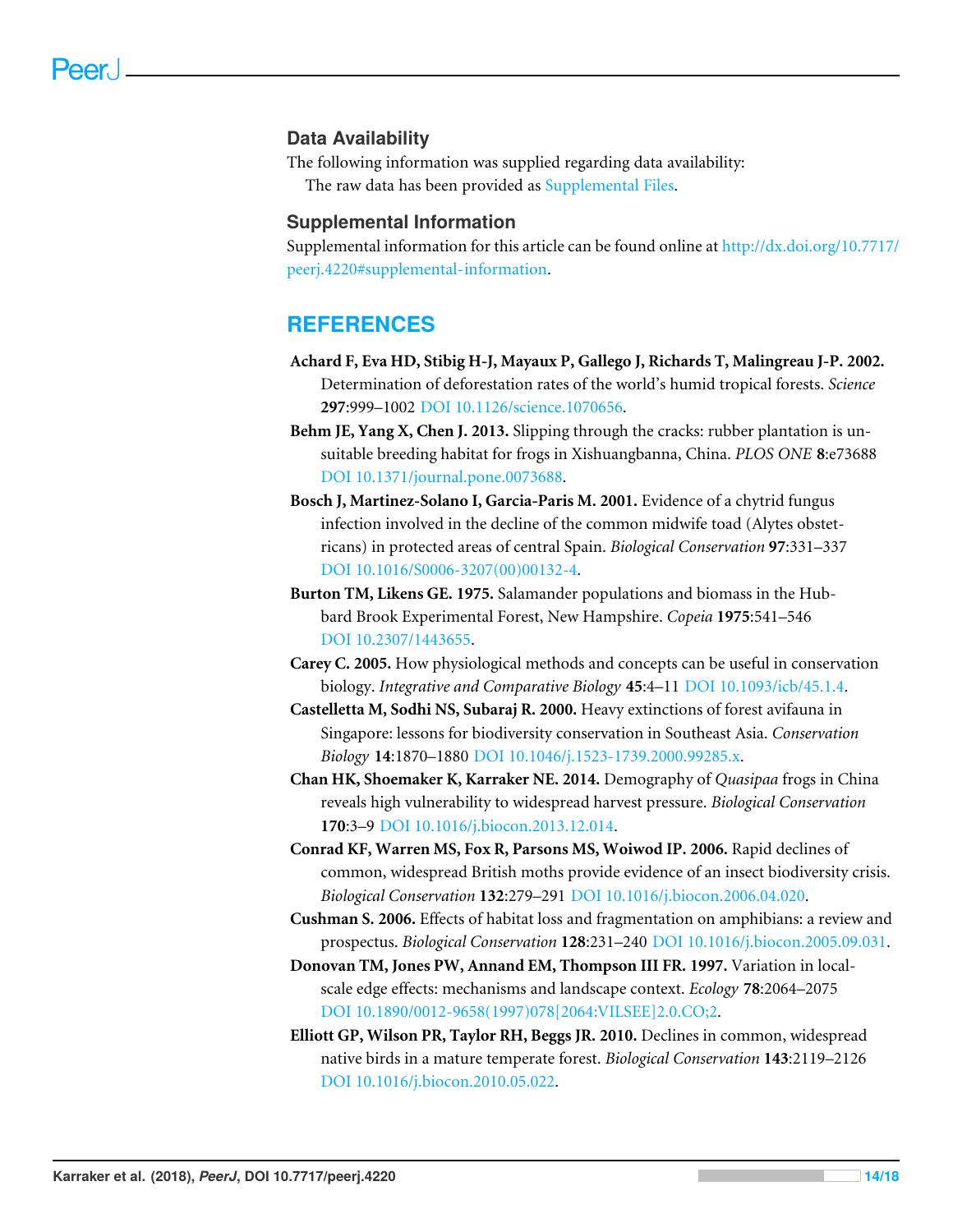- <span id="page-15-14"></span>**Faruk A, Belabut D, Ahmad N, Knell RJ, Garner TW. 2013.** Effects of oil-palm plantations on diversity of tropical anurans. *Conservation Biology* **27**:615–624 [DOI 10.1111/cobi.12062.](http://dx.doi.org/10.1111/cobi.12062)
- <span id="page-15-11"></span>**Frankham R. 1995.** Effective population size/adult population size ratios in wildlife: a review. *Genetical Research* **66**:95–107 [DOI 10.1017/S0016672300034455.](http://dx.doi.org/10.1017/S0016672300034455)
- <span id="page-15-9"></span>**Frick WF, Pollock JF, Hicks AC, Langwig KE, Reynolds DS, Turner GG, Butchkoski CM, Kunz TH. 2010.** An emerging disease causes regional population collapse of a common North American bat species. *Science* **329**:679–682 [DOI 10.1126/science.1188594.](http://dx.doi.org/10.1126/science.1188594)
- <span id="page-15-1"></span>**Gaston K. 2010.** Valuing common species. *Science* **327**:154–155 [DOI 10.1126/science.1182818.](http://dx.doi.org/10.1126/science.1182818)
- <span id="page-15-2"></span>**Gaston KJ, Fuller RA. 2008.** Commonness, population depletion and conservation biology. *Trends in Ecology & Evolution* **23**:14–19 [DOI 10.1016/j.tree.2007.11.001.](http://dx.doi.org/10.1016/j.tree.2007.11.001)
- <span id="page-15-3"></span>**Gibbons JW, Winne CT, Scott DE, Willson JD, Glaudas X, Andrews KM, Todd BD, Fedewa LA, Wilkinson L, Tsaliagos RN. 2006.** Remarkable amphibian biomass and abundance in an isolated wetland: implications for wetland conservation. *Conservation Biology* **20**:1457–1465 [DOI 10.1111/j.1523-1739.2006.00443.x.](http://dx.doi.org/10.1111/j.1523-1739.2006.00443.x)
- <span id="page-15-0"></span>**Gibson L, Lynam AJ, Bradshaw CJ, He F, Bickford DP, Woodruff DS, Bumrungsri S, Laurance WF. 2013.** Near-complete extinction of native small mammal fauna 25 years after forest fragmentation. *Science* **341**:1508–1510 [DOI 10.1126/science.1240495.](http://dx.doi.org/10.1126/science.1240495)
- <span id="page-15-8"></span>**Gregory RD, Vorisek P, Van Strien A, Gmelig yling AW, Jiguet F, Fornasari L, Reif J, Chylarecki P, Burfield IJ. 2007.** Population trends of widespread woodland birds in Europe. *Ibis* **149**:78–97 [DOI 10.1111/j.1474-919X.2007.00698.x.](http://dx.doi.org/10.1111/j.1474-919X.2007.00698.x)
- <span id="page-15-12"></span>**Grüebler MU, Schuler H, Müller M, Spaar R, Horch P, Naef-Daenzer B. 2008.** Female biased mortality caused by anthropogenic nest loss contributes to population decline and adult sex ratio of a meadow bird. *Biological Conservation* **141**:3040–3049 [DOI 10.1016/j.biocon.2008.09.008.](http://dx.doi.org/10.1016/j.biocon.2008.09.008)
- <span id="page-15-13"></span>**Hall R, Henry P, Bunck C. 1999.** Fifty-year trends in a box turtle population in Maryland. *Biological Conservation* **88**:165–172 [DOI 10.1016/S0006-3207\(98\)00107-4.](http://dx.doi.org/10.1016/S0006-3207(98)00107-4)
- <span id="page-15-5"></span>**Heinsohn T. 2003.** Animal translocation: long-term human influences on the vertebrate zoogeography of Australasia (natural dispersal versus ethnophoresy). *Australian Zoologist* **32**:351–376 [DOI 10.7882/AZ.2002.014.](http://dx.doi.org/10.7882/AZ.2002.014)
- <span id="page-15-6"></span>**Heyer WR. 1973.** Ecological interactions of frog larvae at a seasonal tropical location in Thailand. *Journal of Herpetology* **7**:337–361 [DOI 10.2307/1562868.](http://dx.doi.org/10.2307/1562868)
- <span id="page-15-10"></span>**Homan R, Regosin J, Rodrigues D, Reed J, Windmiller B, Romero L. 2003.** Impacts of varying habitat quality on the physiological stress of spotted salamanders (*Ambystoma maculatum*). *Animal Conservation* **6**:11–18 [DOI 10.1017/S1367943003003032.](http://dx.doi.org/10.1017/S1367943003003032)
- <span id="page-15-4"></span>**Huang C-Y, Hou P-CL. 2004.** Density and diversity of litter amphibians in a monsoon forest of southern Taiwan. *Zoological Studies* **43**:795–802.
- <span id="page-15-7"></span>**Huang W-S, Lin J-Y, Yu JY-L. 1997.** Male reproductive cycle of the toad *Bufo melanostictus* in Taiwan. *Zoological Science* **14**:497–503 [DOI 10.2108/zsj.14.497.](http://dx.doi.org/10.2108/zsj.14.497)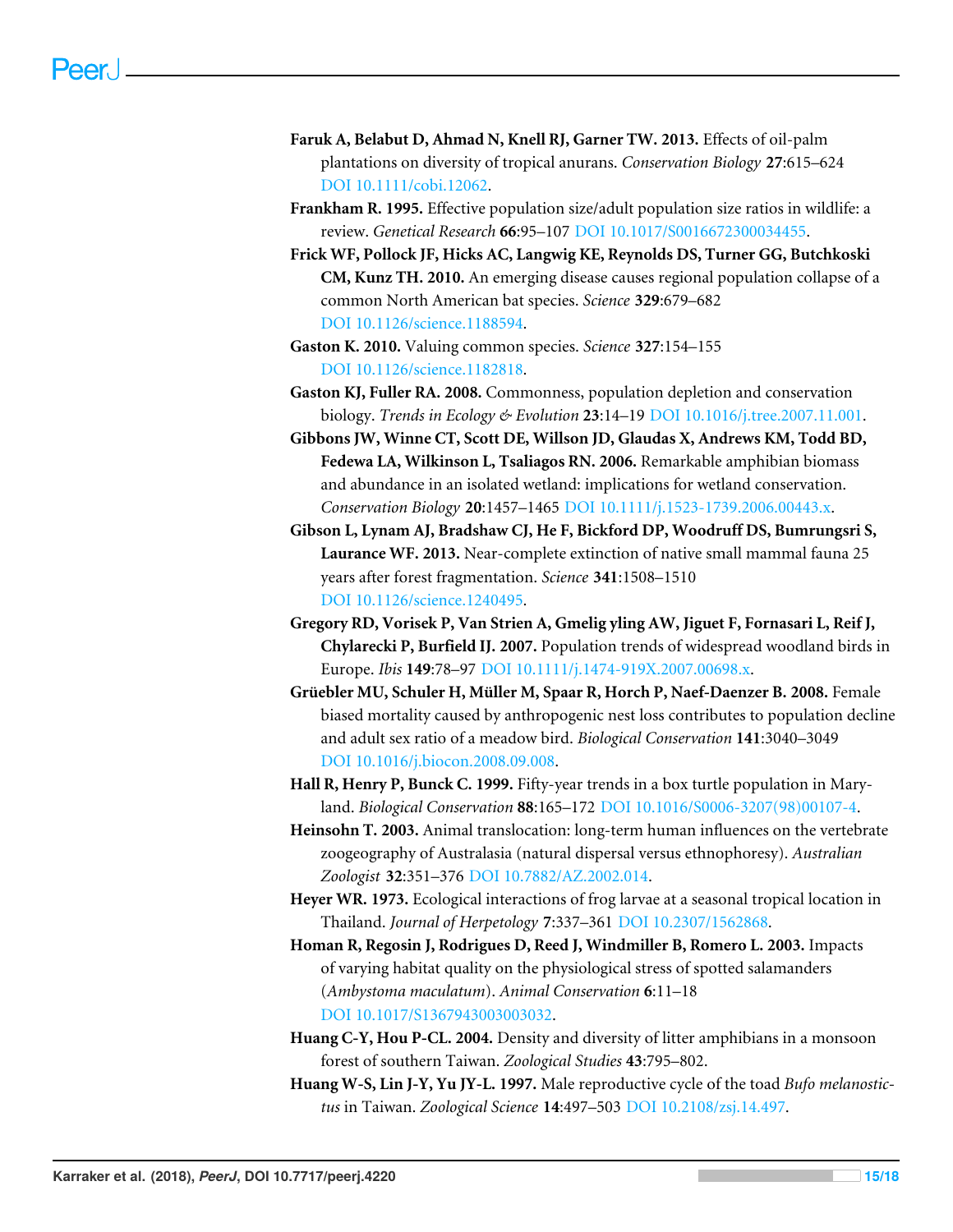- <span id="page-16-6"></span>**Husté A, Clobert J, Miaud C. 2006.** The movements and breeding site fidelity of the natterjack toad (*Bufo calamita*) in an urban park near Paris (France) with management recommendations. *Amphibia-Reptilia* **27**:561–568 [DOI 10.1163/156853806778877130.](http://dx.doi.org/10.1163/156853806778877130)
- <span id="page-16-2"></span>**Inger RF. 1980.** Densities of floor-dwelling frogs and lizards in lowland forests of Southeast Asia and Central America. *American Naturalist* **115**:761–770 [DOI 10.1086/283598.](http://dx.doi.org/10.1086/283598)
- <span id="page-16-3"></span>**Inger RF, Colwell RK. 1977.** Organization of contiguous communities of amphibians and reptiles in Thailand. *Ecological Monographs* **47**:229–253 [DOI 10.2307/1942516.](http://dx.doi.org/10.2307/1942516)
- <span id="page-16-1"></span>**Karraker NE, Welsh Jr HH. 2006.** Long-term impacts of even-aged timber management on the abundance and body condition of terrestrial amphibians in Northwestern California. *Biological Conservation* **131**:132–140 [DOI 10.1016/j.biocon.2006.02.013.](http://dx.doi.org/10.1016/j.biocon.2006.02.013)
- <span id="page-16-8"></span>**Koh LP, Wilcove DS. 2008.** Is oil palm agriculture really destroying tropical biodiversity? *Conservation Letters* **1**:60–64 [DOI 10.1111/j.1755-263X.2008.00011.x.](http://dx.doi.org/10.1111/j.1755-263X.2008.00011.x)
- <span id="page-16-4"></span>**Kwok H, Corlett RT. 2000.** The bird communities of a natural secondary forest and a Lophostemonconfertus plantation in Hong Kong, South China. *Forest Ecology and Management* **130**:227–234 [DOI 10.1016/S0378-1127\(99\)00178-4.](http://dx.doi.org/10.1016/S0378-1127(99)00178-4)
- <span id="page-16-7"></span>**Langner A, Siegert F. 2009.** Spatiotemporal fire occurrence in Borneo over a period of 10 years. *Global Change Biology* **15**:48–62 [DOI 10.1111/j.1365-2486.2008.01828.x.](http://dx.doi.org/10.1111/j.1365-2486.2008.01828.x)
- <span id="page-16-5"></span>**Lau MWN. 1998.** Habitat use by Hong Kong amphibians, with special reference to the ecology and conservation of *Philautus romeri*. Unpublished PhD dissertation, University of Hong Kong, Hong Kong SAR, China.
- <span id="page-16-0"></span>**Laurance WF, Useche DC, Rendeiro J, Kalka M, Bradshaw CJ, Sloan SP, Laurance SG, Campbell M, Abernethy K, Alvarez P, Arroyo-Rodriguez V, Ashton P, Benítez-Malvido J, Blom A, Bobo KS, Cannon CH, Cao M, Carroll R, Chapman C, Coates R, Cords M, Danielsen F, De Dijn B, Dinerstein E, Donnelly MA, Edwards D, Edwards F, Farwig N, Fashing P, Forget PM, Foster M, Gale G, Harris D, Harrison R, Hart J, Karpanty S, Kress WJ, Krishnaswamy J, Logsdon W, Lovett J, Magnusson W, Maisels F, Marshall AR, McClearn D, Mudappa D, Nielsen MR, Pearson R, Pitman N, Van der Ploeg J, Plumptre A, Poulsen J, Quesada M, Rainey H, Robinson D, Roetgers C, Rovero F, Scatena F, Schulze C, Sheil D, Struhsaker T, Terborgh J, Thomas D, Timm R, Urbina-Cardona JN, Vasudevan K, Wright SJ, Arias-G JC, Arroyo L, Ashton M, Auzel P, Babaasa D, Babweteera F, Baker P, Banki O, Bass M, Bila-Isia I, Blake S, Brockelman W, Brokaw N, Brühl CA, Bunyavejchewin S, Chao JT, Chave J, Chellam R, Clark CJ, Clavijo J, Congdon R, Corlett R, Dattaraja HS, Dave C, Davies G, Beisiegel BdeM, Da Silva RdeN, Di Fiore A, Diesmos A, Dirzo R, Doran-Sheehy D, Eaton M, Emmons L, Estrada A, Ewango C, Fedigan L, Feer F, Fruth B, Willis JG, Goodale U, Goodman S, Guix JC, Guthiga P, Haber W, Hamer K, Herbinger I, Hill J, Huang Z, Sun IF, Ickes K, Itoh A, Ivanauskas N, Jackes B, Janovec J, Janzen D, Jiangming M, Jin C, Jones T, Justiniano H, Kalko E, Kasangaki A, Killeen T, King HB, Klop E, Knott C, Koné I, Kudavidanage E, Ribeiro JL, Lattke J, Laval R, Lawton R, Leal M, Leighton M, Lentino M, Leonel C, Lindsell J, Ling-Ling L, Linsenmair KE, Losos E, Lugo A, Lwanga J, Mack AL, Martins M, McGraw WS, McNab R, Montag L, Thompson**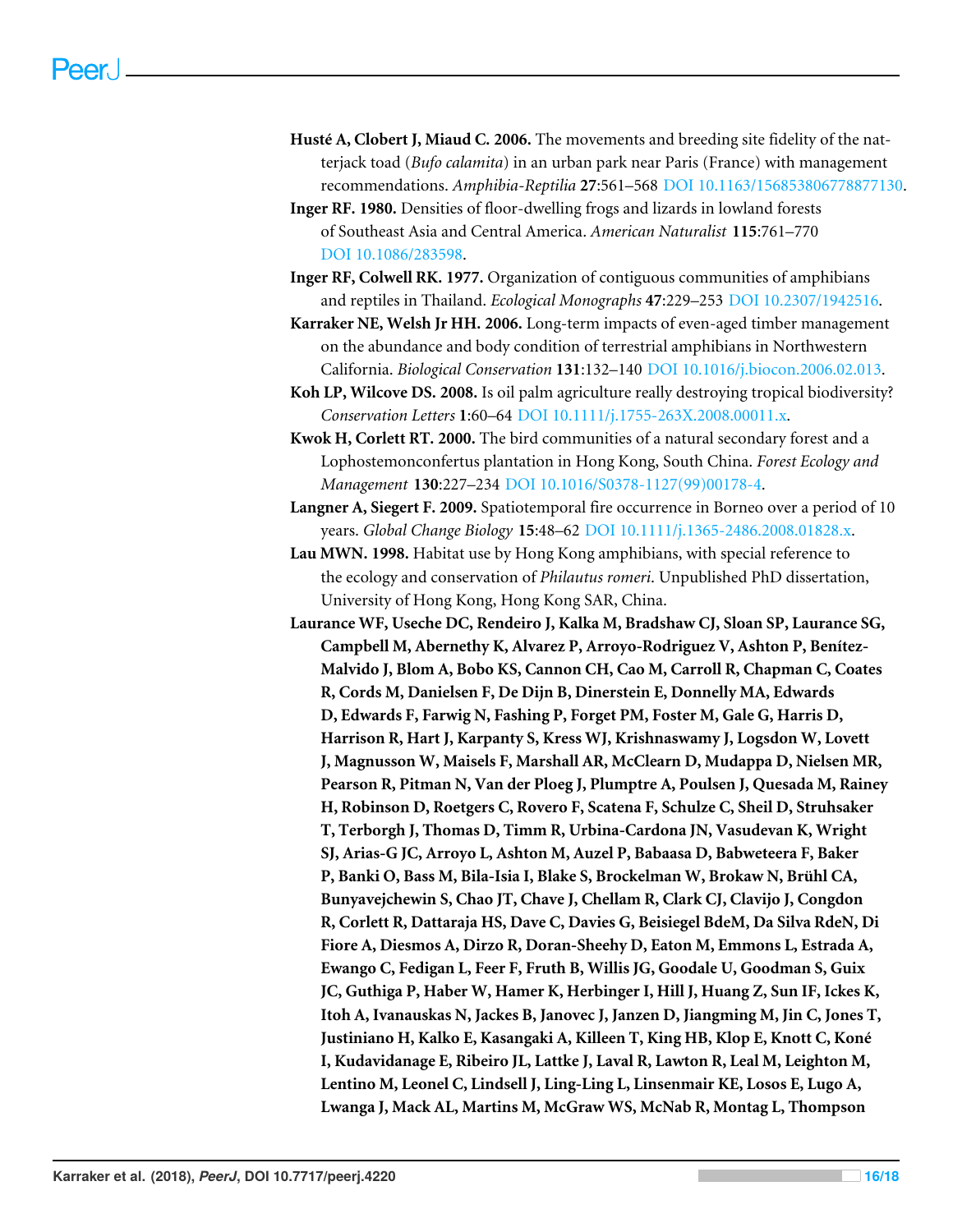**JM, Nabe-Nielsen J, Nakagawa M, Nepal S, Norconk M, Novotny V, O'Donnell S, Opiang M, Ouboter P, Parker K, Parthasarathy N, Pisciotta K, Prawiradilaga D, Pringle C, Rajathurai S, Reichard U, Reinartz G, Renton K, Reynolds G, Reynolds V, Riley T, Rödel MO, Rothman J, Round P, Sakai S, Sanaiotti T, Savini T, Schaab G, Seidensticker J, Siaka A, Silman MR, Smith TB, De Almeida SS, Sodhi N, Stanford C, Stewart K, Stokes E, Stoner KE, Sukumar R, Surbeck M, Tobler M, Tscharntke T, Turkalo A, Umapathy G, Van Weerd M, Rivera JV, Venkataraman M, Venn L, et al. 2012.** Averting biodiversity collapse in tropical forest protected areas. *Nature* **489**:290–294 [DOI 10.1038/nature11318.](http://dx.doi.org/10.1038/nature11318)

- <span id="page-17-7"></span>**Lehtinen RM, Skinner AA. 2006.** The enigmatic decline of Blanchard's Cricket Frog (*Acris crepitans blanchardi*): a test of the habitat acidification hypothesis. *Copeia* **2006**:159–167 [DOI 10.1643/0045-8511\(2006\)6\[159:TEDOBC\]2.0.CO;2.](http://dx.doi.org/10.1643/0045-8511(2006)6[159:TEDOBC]2.0.CO;2)
- <span id="page-17-1"></span>**Lindenmayer D, Wood J, McBurney L, MacGregor C, Youngentob K, Banks S. 2011.** How to make a common species rare: a case against conservation complacency. *Biological Conservation* **144**:1663–1672 [DOI 10.1016/j.biocon.2011.02.022.](http://dx.doi.org/10.1016/j.biocon.2011.02.022)
- <span id="page-17-4"></span>**Ma CY. 2012.** Assessment of the Effects of Agricultural Practices on Amphibian Populations in Long Valley Wetlands, Hong Kong. Unpublished M.Phil. thesis, University of Hong Kong, Hong Kong SAR, China.
- <span id="page-17-8"></span>**Muths E, Corn PS, Pessier AP, Green DE. 2003.** Evidence for disease-related amphibian decline in Colorado. *Biological Conservation* **110**:357–365 [DOI 10.1016/S0006-3207\(02\)00239-2.](http://dx.doi.org/10.1016/S0006-3207(02)00239-2)
- <span id="page-17-2"></span>**Ngo BV, Ngo CD. 2013.** Reproductive activity and advertisement calls of the Asian common toad *Duttaphrynus melanostictus* (Amphibia, Anura, Bufonidae) from Bach Ma National Park, Vietnam. *Zoological Studies* **52**:1–13 [DOI 10.1186/1810-522X-52-1.](http://dx.doi.org/10.1186/1810-522X-52-1)
- <span id="page-17-10"></span>**Pauly D. 1995.** Anecdotes and the shifting baseline syndrome of fisheries. *Trends in Ecology & Evolution* **10**:430 [DOI 10.1016/S0169-5347\(00\)89171-5.](http://dx.doi.org/10.1016/S0169-5347(00)89171-5)
- <span id="page-17-0"></span>**Pereira HM, Leadley PW, Proenca V, Alkemade R, Scharlemann JP, Fernandez- ¸ Manjarrés JF, Araújo MB, Balvanera P, Biggs R, Cheung WW, Chini L, Cooper HD, Gilman EL, Guénette S, Hurtt GC, Huntington HP, Mace GM, Oberdorff T, Revenga C, Rodrigues P, Scholes RJ, Sumaila UR, Walpole M. 2010.** Scenarios for global biodiversity in the 21st century. *Science* **330**:1496–1501 [DOI 10.1126/science.1196624.](http://dx.doi.org/10.1126/science.1196624)
- <span id="page-17-3"></span>**Reading C. 2007.** Linking global warming to amphibian declines through its effects on female body condition and survivorship. *Oecologia* **151**:125–131 [DOI 10.1007/s00442-006-0558-1.](http://dx.doi.org/10.1007/s00442-006-0558-1)
- <span id="page-17-9"></span>**Reading C, Clarke R. 1995.** The effects of density, rainfall and environmental temperature on body condition and fecundity in the common toad, *Bufo bufo*. *Oecologia* **102**:453–459 [DOI 10.1007/BF00341357.](http://dx.doi.org/10.1007/BF00341357)
- <span id="page-17-5"></span>**Rognes K. 2011.** The identity of the frog fly *Caiusa coomani* Séguy, 1948 (Diptera, Calliphoridae). *Zootaxa* **2735**:28–30.
- <span id="page-17-6"></span>**Rognes K. 2015.** Revision of the frog fly genus *Caiusa* Surcouf, 1920 (Diptera, Calliphoridae), with a note on the identity of *Plinthomyia emimelania* Rondani, 1875. *Zootaxa* **3952**:1–80 [DOI 10.11646/zootaxa.3952.1.1.](http://dx.doi.org/10.11646/zootaxa.3952.1.1)